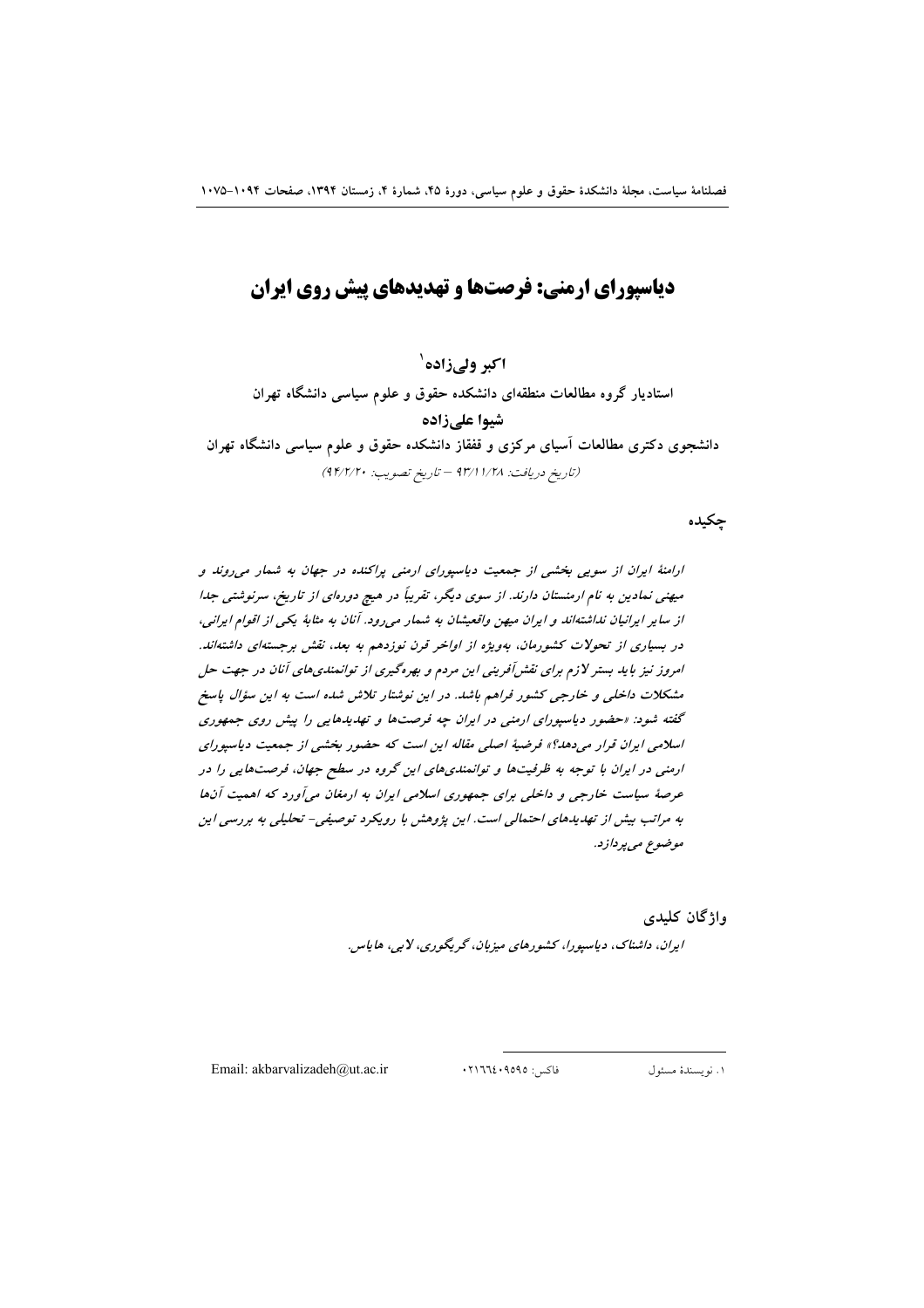# مقدمه

ارامنه پیوند خاکی کهن سابقهای با ایران دارند. بخشی از آنان همواره در سرزمین کنونی ایران زیستهاند و بخشی دیگر در طول پانصد سال گذشته به دلایل گوناگون راه ایران را در پیش گرفتهاند. آنان از اقلیتهای تأثیرگذار در عرصههای گوناگون در طول تاریخ ایران بهویژه در اواخر قرن نوزدهم و اوایل قرن بیستم بودهاند. ایران حداقل در یک قرن اخیر و شاید بیشتر، تنها همساية غيرمتخاصم ارامنه بوده است. هر چند ارامنهٔ ايران، بخشى از جامعهٔ بزرگ دیاسپورای ارمنی در سراسر جهان به شمار میروند، به دلیل وضعیت تابعیتشان، از نظر حقوق بینالمللی و در خارج از کشور ایرانی شناخته میشوند. شمار زیادی از ارامنهٔ ساکن اروپا و آمریکا نیز از ایران مهاجرت کردهاند و پیوندهایشان با این سرزمین قطع نشده است.

امروزه، با توجه به تعدد بازیگران نقش[فرین در سیاست داخلی و بینالمللی و پایان یافتن انحصار بازیگران دولتی در این عرصهها، جوامع دیاسپورایی، بهویژه از نوع منسجم و سازمانیافته، فرایند سیاستگذاری را در کشورهای میزبان و نیز میهن خود تحت تأثیر قرار می،دهند. در این نوشتار، پس از طرح چارچوب نظری با مفهوم دیاسیورا و چگونگی عملکرد لابیهای دیاسپورایی، به دیاسپورای ارمنی و جایگاه آن در کشورهای میزبان میپردازیم. سپس، با ویژگیهای ارامنهٔ ایران و نقش و جایگاهشان در کشور از گذشته تا امروز آشنا می شویم و در پایان به فرصتها و چالشهایی اشاره میکنیم که در نتیجهٔ حضور دیاسپورای ارمنی و تعامل با أنان پیش روی ایران قرارمی گیرد.

### چارچوب نظری

به نظر می٫رسد سازهانگاری رویکرد مناسبی برای تبیین چگونگی شکل گیری و تثبیت هویت قومی و نیز چگونگی تداوم یا تغییر آن باشد. سازهانگاری به منظری فلسفی اطلاق می شود که بر اساس آن تمامی دانشها و نیز پدیدههای انسانی برساخته شدهاند و این برساختگی به گونهای اجتماعی و در جریان کنش متقابل بین ذهنی است (سلیمی، ۱۳۸۶: ۳۴). سازهانگاران معتقدند واقعیت اجتماعی در جریان تعامل ساخته می شود. روابط اجتماعی ما را به آنچه هستیم تبدیل میکند. رفتار، تحت تأثیر ساختارهای بیناذهنی است و نه ساختارهای مادی (Zehfuss, 2004; 14, 19-20)

مباحث هویتی در کانون رویکرد الکساندر ونت قراردارد. به زعم ونت، هویتها را نمی توان به شکل ماهوی یعنی جدا از بستر اجتماعی آنها تعریف کرد. آنها ذاتاً اموری رابطهایاند و باید مجموعهای از معانی تلقی شوند که کنشگر با در نظر گرفتن دیگران به عنوان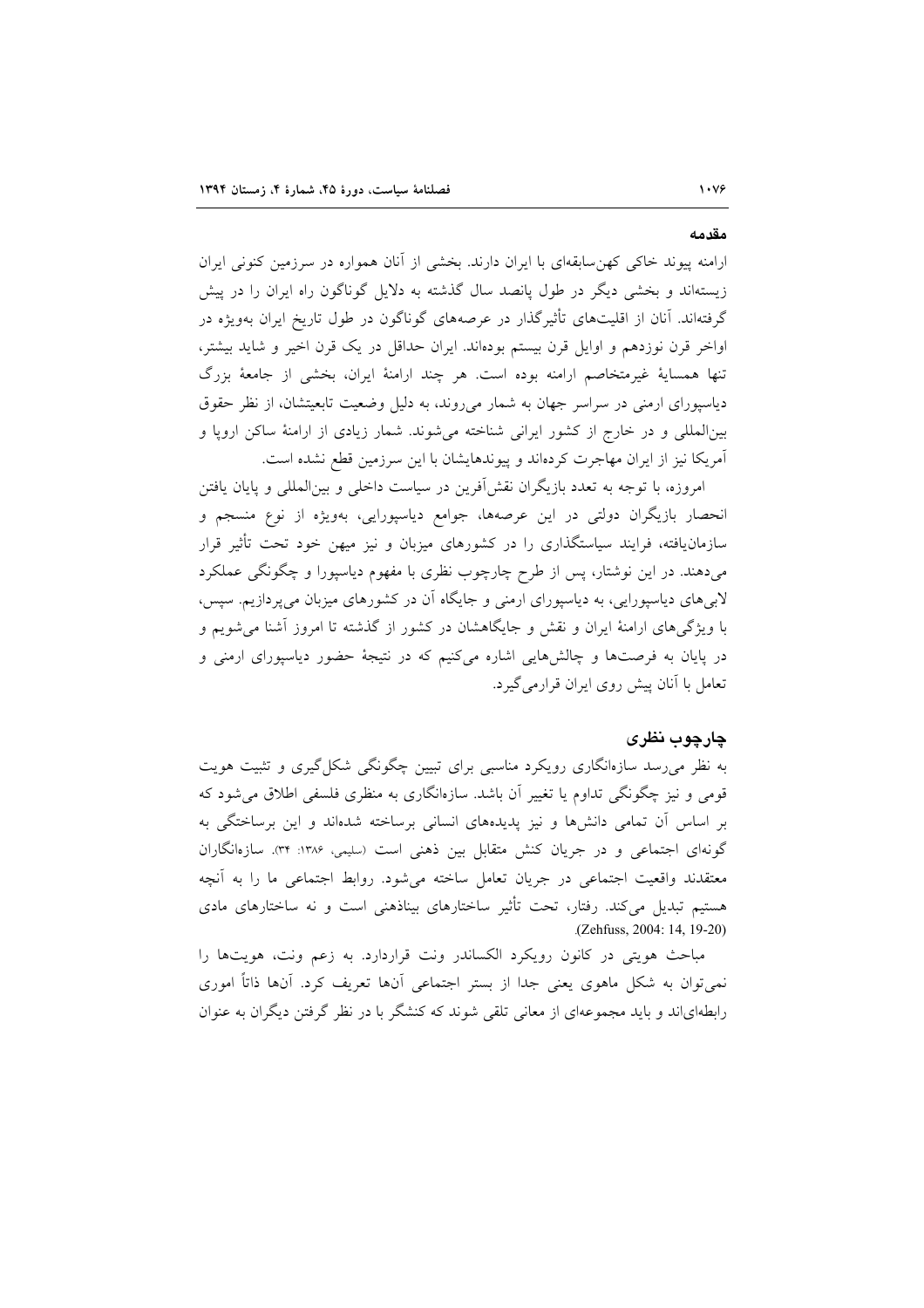ابژهٔ اجتماعی به خود نسبت می۵هد (مشیرزاده، ۱۳۹۰: ۳۳۳. ۳۳۳). سازمانگاری آرمانی ( بنیانهای خُرد روانشناسی اجتماعی را با تأکید سازمانگاری بر اهمیت ارزش ها و ایدهها در شکا دادن به ساختارهای اجتماعی و منافع ترکیب میکند. نیاز روانی به عزت نفس جمعی دربرگیرندهٔ نیاز به ارزش،مند بودن و مؤثر بودن است. این نیاز هنگامی که فرد بخشی از گروهی باشد که آن را متمایز با دیگر گروهها میداند و ارزیابی مثبتی از آن دارد رفع میشود. منابع اصلی عزت نفس جمعی خاطرات بیناذهنی از گذشتهٔ «خود» ملی و آرزوهایی است که برای آینده وجود دارد. نخبگان سیاسی می توانند هویت ملی را از طریق ساختن و بازسازی تصویر «خود» ملی معرفی كنند (Clunan, 2012).

بر اساس دیدگاه سازهانگاری، هویتهای قومی در جریان فرایندی از تبادل معنا میان اعضای گروه قومی و غیریتسازی با برونگروهها اهمیت می یابد و تشدید می شود.. سازەانگاران، ناسیونالیسم یا ناسیونالیسم قومی را امری ساخته و پرداختهشده در جریان فرایندی از تبادل معنا در میان اعضا درنظرمیگیرند. سازهانگاری روابط و تعاملات میان اعضای گروه را عامل اصلی در حل وفصل هویتهای قومی و برساختهشدن آن بهشمار میآورد. زبان، مذهب، اَداب و رسوم و سایر شناسههای فرهنگی و حتی جسمانی یک گروه مجموعهای از منابع یا ذخایر را در اختیار اعضای گروه قرارمیدهد تا بر پایهٔ آن در شرایط خاصی که قراردارند هویتی قومی یا ملی برای خود بسازند. مردم از میان مجموعهٔ مؤلفههای هویتی ای که در اختیار دارند گاه بر هویتهای قومی خود تأکید میکنند و این البته به وضعیتهای اجتماعی خاصی یا شرایط سیاسی و اقتصادی نیز بستگی دارد. سازهانگاری اجتماعی قومیت را ماهوی نمی پندارد، بلکه ساختهشده در جریان تعامل اجتماعی میان افراد میداند و تأکید خاصی بر اهداف یا انگیزههای سیاسی و اقتصادی در شکل گیری هویت قومی ندارد (سیدامامی، ١٣٨٧: ١٥، ٢٢و ٢٥). هنگامي كه هويتهاي نسبتاً باثبات ايجاد شود، بازيگران احتمالاً در حفظ آن سهم خواهند داشت و این هویت تثبیتشده رها نمی شود مگر اینکه منافع حاصل از کسب هويت جديد بيش از منافع حفظ هويت قديمي تصور شود (Zehfuss, 2004: 56).

ارامنه در دورانی طولانی از تاریخ از حاکمیت سیاسی محروم ماندند، اما هویت قومی آنان در زمان سیطرهٔ قدرتهای اشغالگر و در جریان مهاجرتها نهتنها دچار زوال نشد، بلکه تقویت هم شد. قرارگرفتن در میان همسایگان غالباً متخاصم و بنابراین حضور «دیگری» قدرتمند و تلاش برای بقا در میان دشمنان به تداوم این هویت کمک کرده است. مذهب گریگوری و زبان ارمنی به سنگبنای تمایز هویتی ارامنه تبدیل شد. امروزه، نیز برای ملتی که نزدیک به دوسوم آنان در خارج از وطن خود زندگی میکنند، هویت قومی ارمنی از اولویت

1. Aspirational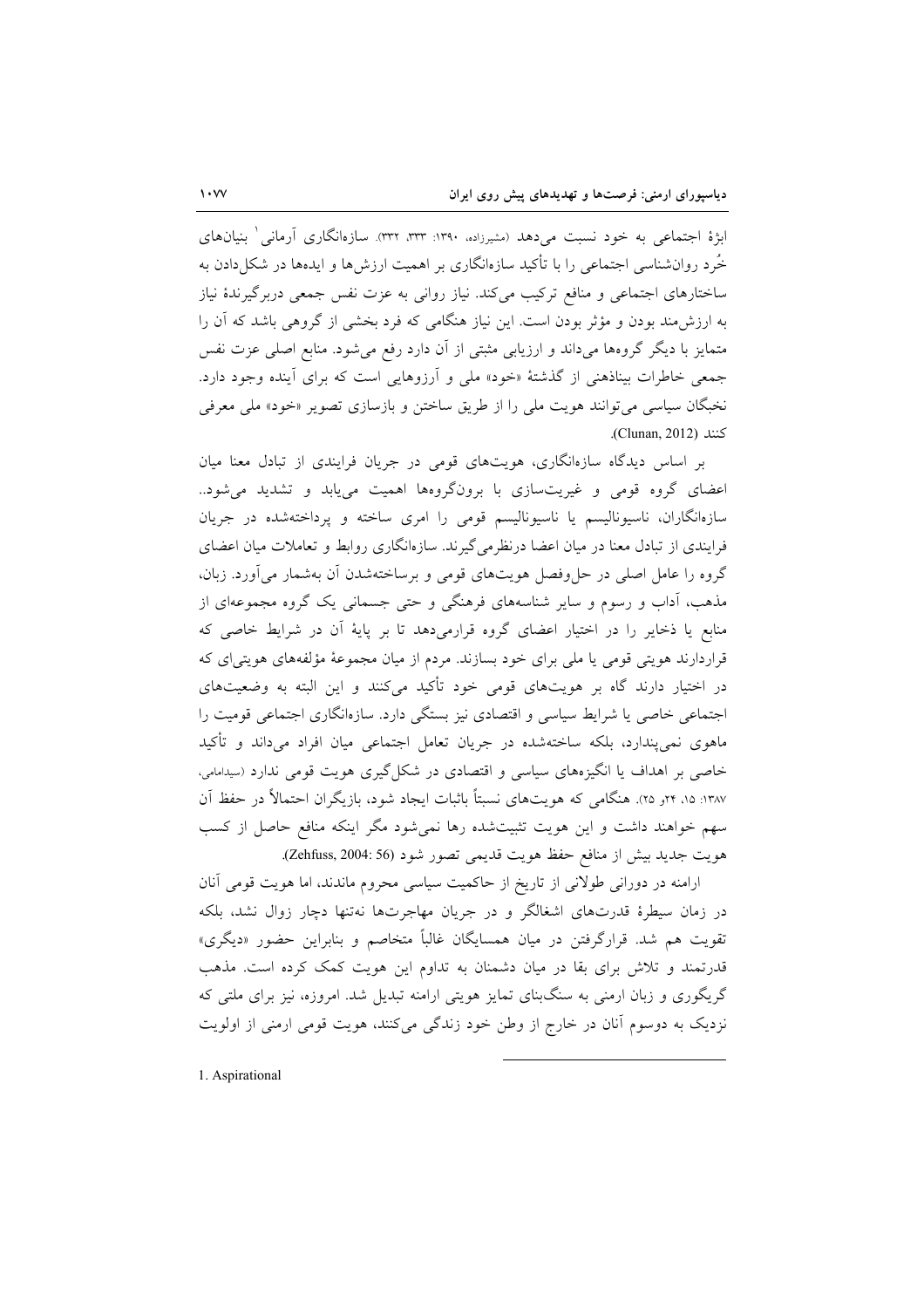زیادی برخوردار است. ارامنه معمولاً در هر کجای جهان باشند پیرامون هویت ارمنی و منافع مترتب بر آن، سازمان می پابند و توانستهاند به گروه ذی نفوذ نیرومندی در بسیاری از کشورهای ميزبان خود تبديل شوند.

### مفهوم دياسيورا

دیاسپورا واژهای توصیفی است که چه از نظر دولتها و چه از نظر عامهٔ مردم، جوامع مهاجر را ترسیم میکند. احساس تعلق به میهنی مشترک در شکل گیری دیاسپورا نقش کلیدی دارد. این احساس به خودی خود ظهور نمی کند و در واقع، سازهای سیاسی و اجتماعی است که در جریان تعامل میان اعضای جامعه از طریق متفاوت شناختهشدن آنان در جوامع میزبان و نهادينه كردن روابطشان با ميهن شكل مي گيرد (Varadarajan, 2010: 8, 9). دراين زمينه كه موجودیت دیاسپورا به وجود میهنی واقعی<sup>۱</sup> یا برنامهریزیشده<sup>۲</sup> بستگی دارد و حداقل در دوران مدرن به معنای داشتن دولت است، اجماع گستردهای شکل گرفته است.

واکر کانر <sup>۳</sup> به شکل حداقلی و گسترده دیاسیورا را چنین تعریف میکند: «بخشی از مردم که خارج از میهنشان زندگی میکنند.» میتوان گفت دیاسپورا بخشی از مردم است که بیرون از میهنشان در دو یا چند کشور خارجی زندگی میکنند و نهادهایی را توسعه دادهاند که بین آنان و جوامع میزبان مرزی ترسیم میکند و از نظر فرهنگی، روانی، سیاسی یا اقتصادی، این نهادها را به میهن موجود یا رویایی ٔ و سایر جوامع خارج از میهن پیوند میدهد. پیوندهای میان این جوامع نیز به اندازهٔ تمرکز آنان بر میهن مهم است و هرچند این جوامع بخشهایی از قشر دياسيورايي است، اما سابقة تاريخي و تجربههاي متفاوتي دارند (80,81 :Astourian, 2005: 80, 81).

سیاستمداران عضو دیاسپورا در سازمانهای دیاسپورایی، سازمانهای رسمی دولتهای میزبان و میهن و شاخههای ورای ملی نهادهای سیاسی کشور میزبان و میهنشان فعال|ند. بنابراین، لابی گری دیاسپورایی در برگیرندهٔ سه فرایند متفاوت است: تمایل دیاسپورا برای دخیل شدن در سیاست کشور میزبان به نیابت از میهن (برای کمک به رژیم سیاسی میهنشان، تحکیم یا تضعیف آن)، تعامل مستقیم یا غیرمستقیم و فردی یا گروهی دیاسپورا با بازیگران سیاسی و نهادهای سیاسی کشور میزبان و نیز میهن، اقدام کشور میزبان برای تعامل با دیاسیورا به منظور انتقال پیام به رژیم سیاسی میهن آنان.. سیاست دیاسپورایی مجموعه فرایندهایی است که سیاستهای رژیم سیاسی میزبان را به سود میهن دیاسیورا تحت تأثیر قرارمیدهد و نیز بر

- 1. Existent
- 2. Projected
- 3. Walker Connor
- 4. Envisional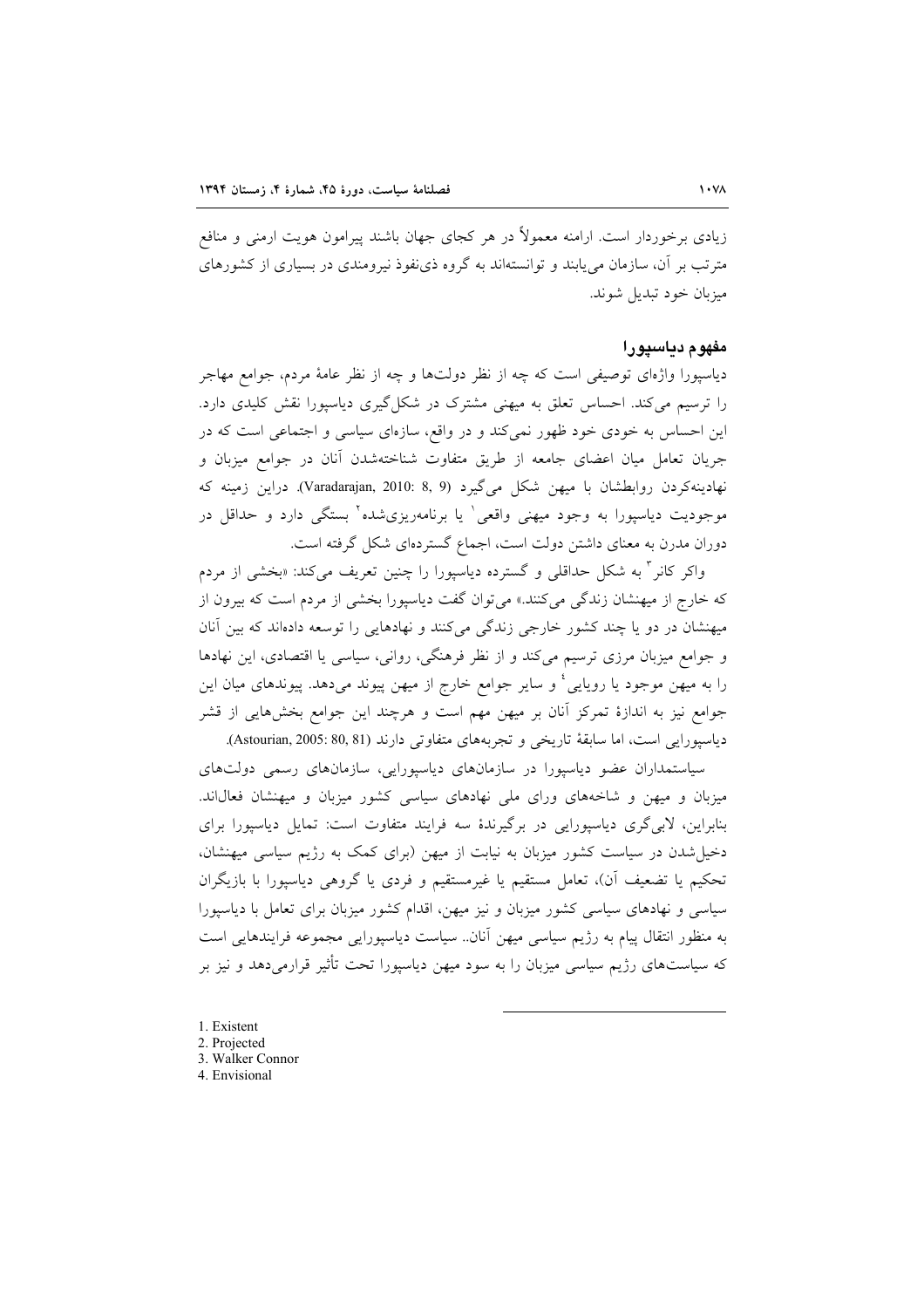سیاست سرزمین اصلی دیاسپورا به گونهای نفوذ می کند که به سود دیاسپورا و کشور میزبانش  $(Laguerre, 2006: 3, 73, 74)$ ماشد

## دیاسپورای ارمنی

دیاسپورای ارمنی به ارامنهٔ خارج از جمهوری ارمنستان و قرهباغ اطلاق میشود. هماکنون، دوسوم ارامنهٔ جهان، خارج از جمهوری ارمنستان زندگی میکنند. این وضعیت تا اندازهٔ زیادی معلول سه رویداد عمده است: نسل کشی ارامنهٔ عثمانی در طول سالهای ۱۹۱۵ تا ۱۹۲۳. مهاجرت از ارمنستان شوروی در دهههای ۱۹۷۰ و ۱۹۸۰ به دلیل فشارهای سیاسی، مهاجرت از جمهوری ارمنستان در اواخر دههٔ ۱۹۸۰ و دههٔ ۱۹۹۰ به دلیل دشواریهای اقتصادی (Armenian Revolutionary Federation Official Site, 4/9/2014). هماکنون بیش از ده میلیون ارمنی در کشورهای مختلف جهان زندگی میکنند که تنها حدود سه میلیون از آنها در جمهوری ارمنستان به سر می برند. بزرگترین جوامع دیاسپورای ارمنی در روسیه (بیش از دو میلیون)، آمریکا (بیش از یکونیم میلیون)، و فرانسه (حدود نیم میلیون) زندگی میکنند. کشورهای گرجستان، ایران، اوکراین، لهستان، لبنان، ترکیه، سوریه، آرژانتین و کانادا نیز میزبان جوامع نسبتاً بزرگ ارمنی است (Handbook for Armenians Abroad, 2012).

کشورهای میزبان جوامع ارمنی را می توان در سه گروه جای داد: دنیای اسلامی و مابعد عثمانی (ایران، عراق، سوریه، لبنان، مصر، ترکیه)، دموکراسی۵های سکولار غربی اروپا و آمريكاي شمالي (فرانسه، آلمان، اتريش، سوئيس، بلژيك، هلند، كانادا و آمريكا)، مجموعهٔ کشورهای اروپای شرقی اسلاو و اورتدوکس (روسیه، لهستان، اوکراین، رومانی، بلغارستان، گرجستان).. در کشورهای مابعد عثمانی، فکر جوامع دینی- قومی با هویت و شیوهٔ ادارهٔ خاص از تداوم تاریخی و سنت ویژهٔ خود برخوردار است (طبیبان، ١٣٩٠). هرچند ریشههای دیاسپورای نوین ارمنی به پایان قرن نوزدهم برمیگردد، اما پس از نسل کشی ۱۹۱۵ بود که جمعیت جوامع پیشین به طور ناگهانی و در نتیجهٔ مهاجرت بازماندگان افزایش یافت. . از آن يس سه حزب سوسيال دموكرات هنچاكيان، فدراسيون انقلابي ارامنه (داشناكها) و حزب لیبرال دموکرات رامکاوار، تلاش کردند بر اساس ایدئولوژی خود، هویت ارمنی را در جوامع میزبان حفظ و بازتولید کنند. داشناکها در طول جنگ سرد طرفداری از بلوک غرب را برگزیدند و موضع بهشدت ضد شوروی خود را تا اوایل دههٔ ۱۹۷۰ حفظ کردند. داشناکها هنگامی که فهمیدند ارمنستان شوروی شالودهٔ ارمنستان آزاد، مستقل و متحد است، لحن ضدشوروی خود را ملایم کردند (Astourian, 2005: 82). کلیسای مرسلی ارمنی و شوراهای

1. Armenian Apostolic Church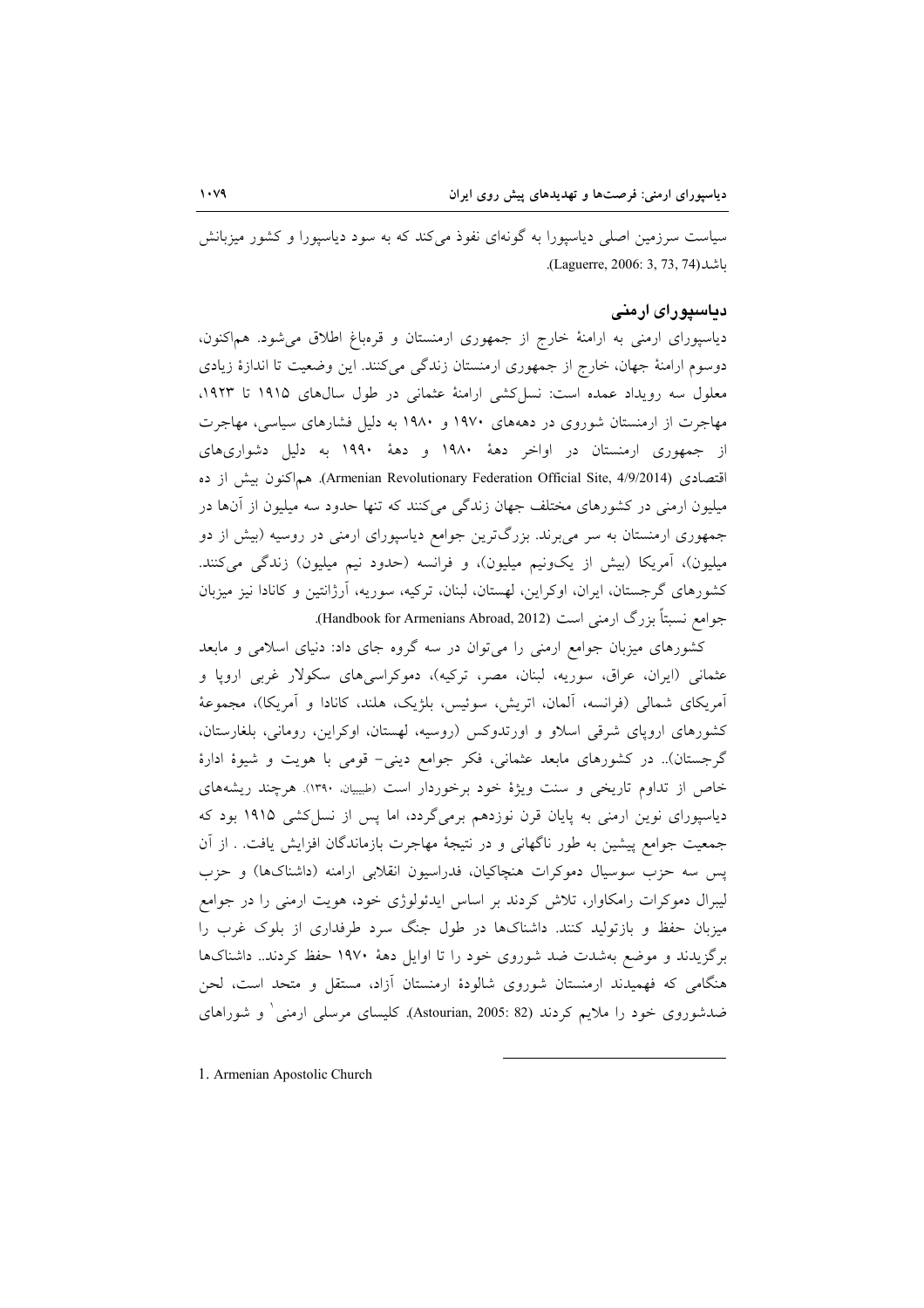خلیفهگری نیز در طول تاریخ با کمک به حفظ هویت ملی ارامنه و دستیابی آنان به حقوقشان نقشی کلیدی در حمایت از دیاسپورا ایفا کردند. کلیسا در کنار سه حزب داشناکسوتیون، رامکاوار و هنچاکیان و اتحادیهٔ عمومی خیریهٔ ارامنه ٰ، بازیگران اصلی حیات دیاسپورا بودهاند (Handbook for Armenians Abroad, 2012).

می توان دو موج مهاجرت را شناسایی کرد که به شکل گیری دیاسپورای نو و کهن با هویتهای متفاوت و ادراکات متنوع از میهن انجامیده است. دیاسپورای کهن، مولود نسل کشی و پاکسازی قومی عثمانی در سال ۱۹۱۵ در شرق ترکیهٔ امروز یا همان مناطق غربی ارمنستان تاریخی است. از نظر این گروه، ارمنستان شوروی وطن محسوب نمی شد. بسیاری از آنان حتی در دورهٔ پس از فروپاشی هم ارمنستان مستقل را تنها بخشی از ارمنستان بزرگ و نه میهن واقعي خود مي دانند. ميهن تاريخي آنان جايي در تركيهٔ امروزي است.

اما دیاسپورای نو در برگیرندهٔ افرادی است که در اواخر دههٔ ۱۹۸۰، پس از زلزلهٔ ۱۹۸۸ و در نخستین دههٔ استقلال، از جمهوری ارمنستان مهاجرت کردهاند. ارمنستان، میهن واقعی أنان است که خانواده و دوستانشان را در آن، جا گذاشتهاند، با فرهنگ و اخلاقیات جامعهٔ در حال گذار آشنایند و پیوندهای شخصی محکمی با آن دارند. آنان انگیزهٔ بیشتری برای سرمایهگذاری در میهنشان دارند و میزان سرمایهگذاریشان در اقتصاد ارمنستان دو برابر دیاسپورای قدیمی است. دیاسپورای نو شامل کارگرانی است که داوطلبانه و به دلیل ملاحظات اقتصادی از ارمنستان خارج شدهاند.

اما دیاسپورای کهن، نوع کلاسیک، قربان<sub>ی</sub> و آرخهتیپیکال<sup>٬</sup> دیاسپوراست و زخم جمعی تبعید و رویای وطن بر آن مانده است (Chakhalyan, 2007: 21-24). دیاسپورای کهن، برخلاف دیاسپورای ساکن در روسیه و جمهوریهای پیشین شوروی، موفق به بسیج و سازماندهی خود از طریق فعالیتهای مذهبی و فرهنگی و نیز پیرامون ایدههای ضدیت با ترکها، مبارزه برای شناسایی نسل کشی و تحقق ارمنستان بزرگ شد. داشناکها و سایر احزاب ارمنی با تشکیل سازمانها و باشگاههای اجتماعی و گروههای لابی گری، بهویژه در خاورمیانه، فرانسه و آمریکا، نفوذ زيادي په دست آوردهاند.

در مجموع تجربهٔ دردناک و مشترک مهاجرت اجباری، زمینهٔ مناسبی برای احزاب و سازمانهای سیاسی فراهم آورد تا به سازماندهی جامعهٔ ارمنی بپردازند. لابی کردن برای شناسایی نسل کشی، اعطای کمکهای خارجی به جمهوری ارمنستان و شناسایی قرهباغ، گواه ماهیت سیاسی دیاسپورای کهن است (Chakhalyan, 2007: 26, 27). دیاسپورای ارمنی علاوه بر

<sup>1.</sup> Armenian General Benevolent Union

۲. Archetypical: الگو، مدل اصلی و نمونهٔ اولیه که سایر نمونهها از روی آن نسخهبرداری می شود.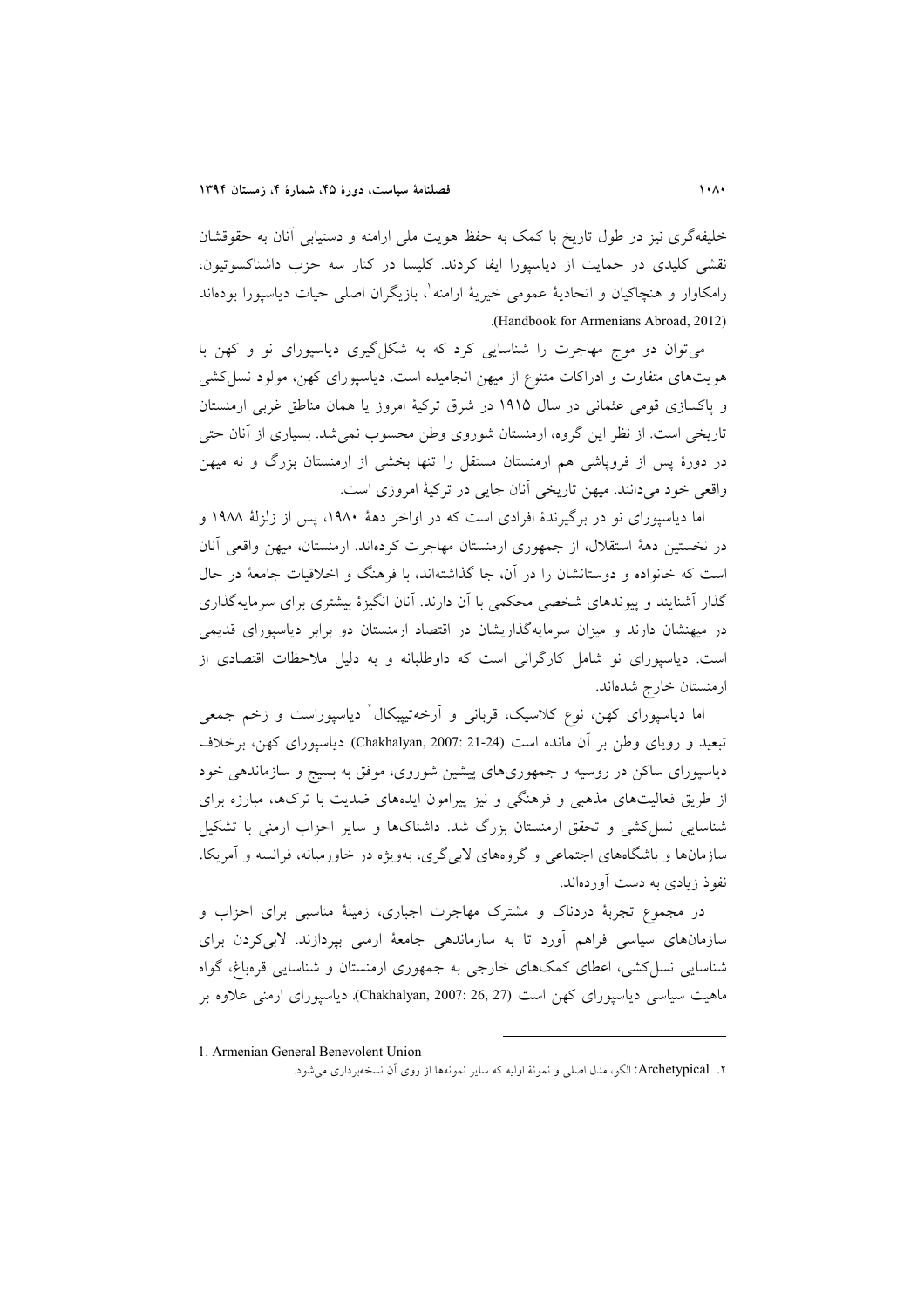اتکا بر منابع خودش، در سوقدادن کمک کشورهای میزبان و سازمانهای بین المللی به ارمنستان بسيار موفق بوده است (Gyulumyan, 2008: 8).

در آمریکا دو گروه لابی مهم فعالیت میکنند. یکی کمیتهٔ ملی ارامنه در آمریکا<sup>\</sup> که بازوی فعالیتهای لاب<sub>ی گر</sub>ی حزب داشناکسوتیون است. دیگری همایش ارامنهٔ آمریکا<sup>۲</sup> که وابسته به انجمن خیریهٔ کل ارامنه است. اهداف اصلی گروههای لابی ارمنی چنین است: شناسایی نسل کشی ارامنهٔ عثمانی در کنگرهٔ آمریکا، تلاش برای به رسمیت شناختهشدن قرهباغ از سوی .<br>آمریکا و کمکهای مستقیم آمریکا به قرهباغ، تلاش برای افزایش کمکهای آمریکا به جمهوری ارمنستان، تلاش برای ممانعت از کمکهای آمریکا به جمهوری آذربایجان.. برای طرح مسئلهٔ نسل کشی در کنگره، گروه نمایندگان علاقهمند به مسائل ارامنه متشکل از اعضای هر دو حزب دموکرات و جمهوریخواه نقش مهمی بازی میکند. این گروه اکنون ۱۲۵ عضو دارد و در نظر دارد بار دیگر موضوع شناسایی نسل کشی را در دستور کار کنگرهٔ آمریکا قرار دهل (دوهفتهنامهٔ هویس، ۱۳۹۲/۴/۲۲).

روسیه کماکان میزبان بزرگترین جمعیت مهاجران ارمنی است که تفاوتهای زیادی با ارامنهٔ ساکن در کشورهای غربی دارد. در زمان شوروی برای ارامنهٔ روسیه خوشایند نبود که به خود به عنوان دیاسپورا نگاه کنند. آنها شهروند یک موطن بودند: اتحاد جماهیر شوروی. آنها معمولاً واژهٔ دیاسیورا یا اسپیورک را به کار نمی,بردند. اما با جنگ قرمباغ و کشتار سومقائیت این وضعیت تغییر کرد. ارامنهای که پیش از بحران قرمباغ عضو جمعهای قومی نبودند شروع به فعالیت و گردهمایی کردند و به اتفاقات ارمنستان علاقهمند شدند. در روسیه، ارامنه عضو دوما و شورای فدراسیوناند و بعضی از آنها شغلهای همردیف نخستوزیری دارند. با این حال، ارامنهٔ روسیه جمع یکدستی نیستند و در امواج گوناگون (پیش از پرسترویکا، دههٔ ۱۹۸۰ و ۱۹۹۰، پس از زلزله و جنگ) با دغدغههای متفاوت به روسیه رفتهاند (اوساتچوا، ۱۳۹۱/۴/۷).

می توان گفت غالب ارامنهٔ روسیه بخشی از دیاسپورای نو و ارامنهٔ آمریکا بخشی از دیاسپورای کهن است. بیشتر حجم سرمایهگذاریها در اقتصاد ارمنستان از روسیه می آید (Chakhalyan, 2007: 1, 28). دیاسپورای ارمنی دارایی استثنایی برای اقتصاد ملی به شمار میرفت و میرود. رشد اقتصادی سریع پس از سال ۱۹۹۹ تا اندازهای به کمکهای دیاسپورا به زیربناسازی، انتقالهای شخصی و سرمایهگذاری مستقیم خارجی نسبت داده می شود (Hergnyan & Makaryan, 2006). تقريباً ۷۰ درصد سرمايهگذاران خارجي در ارمنستان تبار

1. Armenian National Committee of America

<sup>2.</sup> Armenian Assembly of America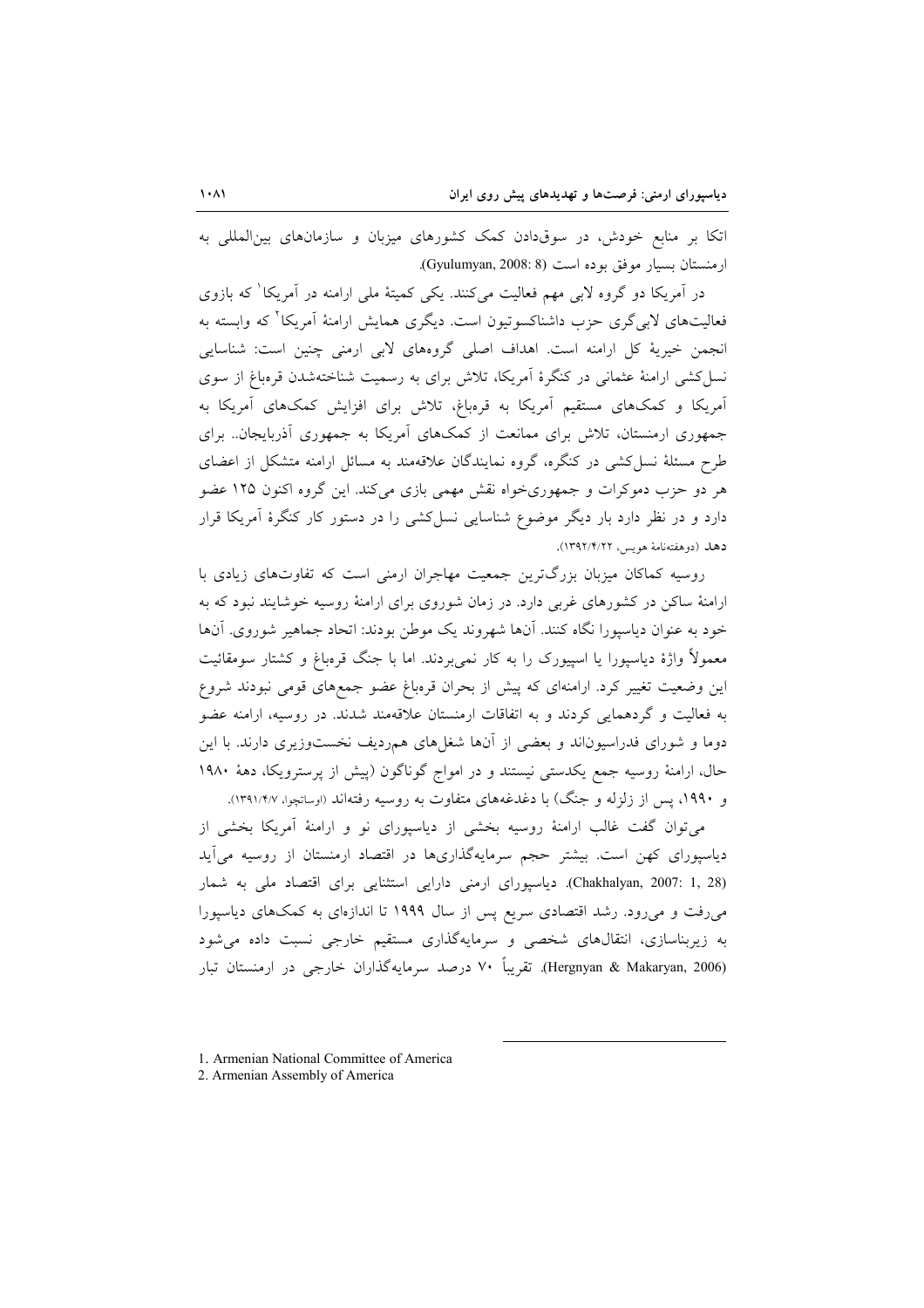ارمنی دارند. ارامنهٔ روسیه، آمریکا، ایران، فرانسه، سوریه و لبنان به ترتیب بیشترین سهم را در سرمایه گذاری دیاستورا در ارمنستان داشتهاند (Handbook for Armenians Abroad, 2012).

## ارامنة امران

کلیسای مرسلی ارمنی، برجستهترین شاخه از کلیساهای اورتدوکس اورینتال ٰ در ایران است. ارامنهٔ اورتدوکس معمولاً خود را گریگوری میiامند تا با ارامنهٔ کاتولیک اشتباه گرفته نشوند. آنها بزرگترین گروه مسیحیان ایراناند. تعداد ارمنیان اورتدوکس ایرانی دویست هزار نفر است که البته شمار زیادی از آنان مهاجرت کردهاند. شماری از ارامنهٔ ایران (حدود ده هزار نفر) كاتوليك اند كه اغلب در تهران و جلفاي نو زندگي مي كنند (Van Gorder, 2010: 204, 205). معمولاً نخستین سال0های قرن هفدهم میلادی را تاریخ ورود ارامنه به ایران میدانند؛ یعنی، زمانی که شاهعباس ارمنیان جلفا را به اصفهان کوچاند. اما حضور ارمنیان در سرزمینی که در ایران امروز جای می گیرد پیشینهای طولانی تر دارد، در حالی که در زمان هخامنشی ارمنستان بخشی از ایران بود. بنابراین، همهٔ ارامنه، ارامنهٔ ایران به شمار می آمدهاند. این وضعیت در دورهٔ ساسانیان که ارمنستان ساتراپنشین ایران بوده است و در بسیاری از دورههای دیگر هم وجود داشته است (صافاریان. ۱۳۹۱). گرویدن ارامنه به مسیحیت در آغاز قرن چهارم میلادی تا اندازهای آنان را از ایران زرتشتی بیگانه کرد و به سوی غرب سوق داد. شاهعباس صفوی بیشترین تأثیر را بر جامعهٔ ارمنیان ایران بر جای نهاد، بخش عمدهٔ تجارت ایران با اروپا، روسیه و هند را ارامنه اداره می کردند و در تجارت ابریشم از انگلیسی ها هم پیشی گرفته بودند. مرگ شاهعباس و افول سلسلهٔ صفویه در نیمهٔ دوم قرن هفدهم، شماری از تجار ارمنی را ناچار به مهاجرت . (Bournoutian, 1994).

جامعهٔ ارمنی ایران به مدد پیوندهای تجاری میان شاهان قاجار و تجار ارمنی روسیه در نیمهٔ دوم قرن نوزدهم جان تازه گرفت. ارامنه تجارتخانههای جدیدی در سواحل خزر و خلیج فارس گشودند و به تجارت با روسیه، هند و اروپا پرداختند. حمایتهای شاهان قاجار ارامنه را به تهران كشاند. آنان توانستند به دليل دانستن زبانهاى خارجى و داشتن ارتباط با خارجی ها، به عنوان سفرای ایران به اروپا اعزام شوند. ارامنه در این دوران، اندیشههای جدید سیاسی، سبک غربی هنر و نوآوریهای فناوری را به ایران آوردند. ارامنهٔ شمال غرب ایران به زودی در معرض ایدههای ملی و سیاسی ارامنهٔ قفقاز قرار گرفتند و در ایران قرن بیستم نقش مهمی ایفا کردند.

۰۱ . Oriental Orthodox: گروهـي از اورتـدوكس١هـا كـه از كليـساي بيـزانس و بعـدها روسـيه مـستقل بـودهانـد و بـا اورتدوكسهاى شرقى يونان و روسيه تفاوت دارند.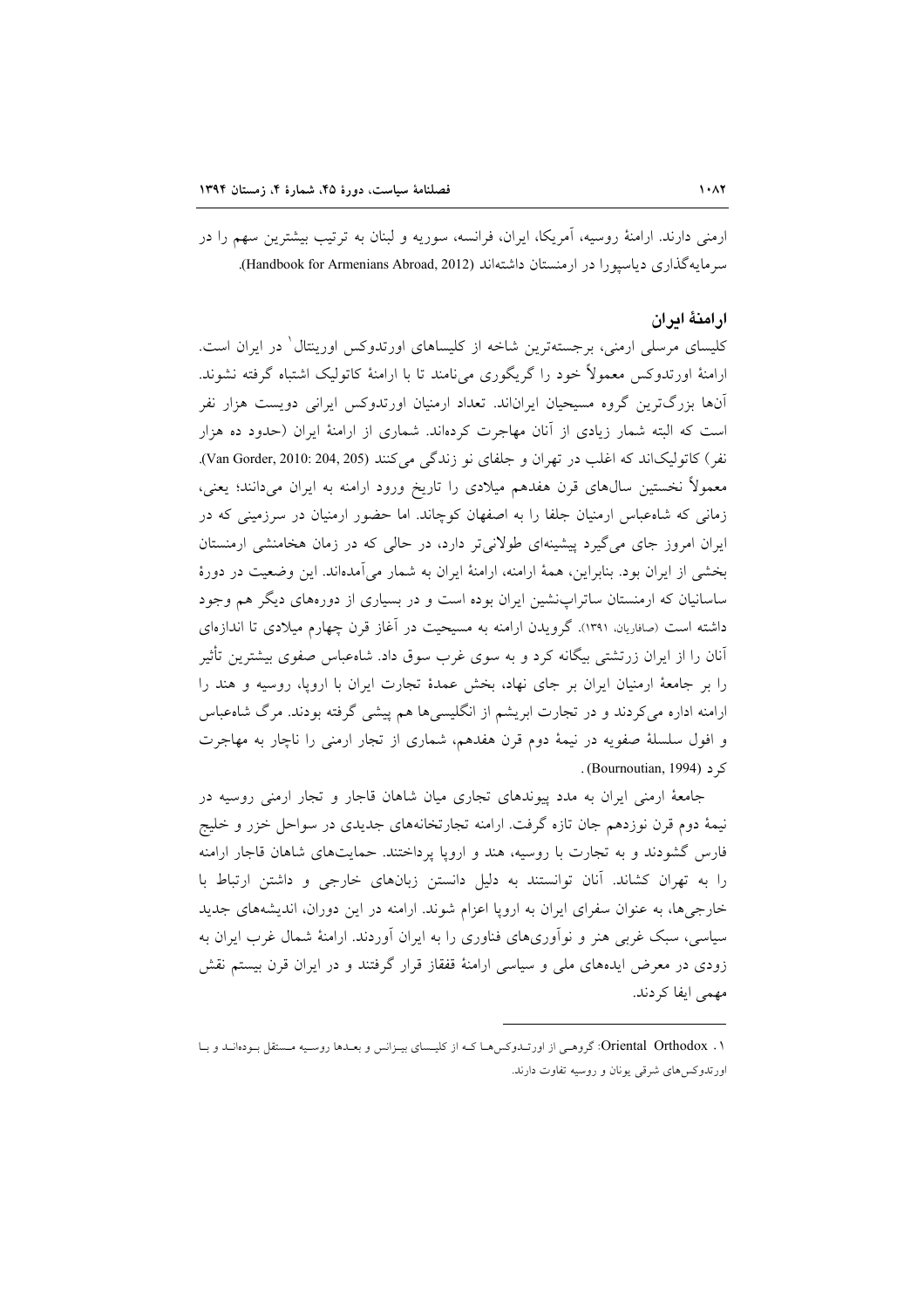در آغاز قرن بیستم ایران مانند مصر یکی از مراکز بزرگ ارامنهٔ خاورمیانه بود. نزدیکی ارامنهٔ ساکن در آذربایجان به قفقاز و آناتولی شرقی، آنان را تحت تأثیر فعالیتهای سیاسی ارامنهٔ روسیه و عثمانی قرارداد. شماری از ارامنهٔ تبریز و سلماس به احزاب آرمناکان، هنچاکیان و داشناکسوتیون پیوستند. گروهی از ارامنه هم به دلیل تعقیبشدن از سوی پلیس عثمانی و روسیه به ایران پناه آوردند. قتل وعامهای سالهای ۱۸۹۵ و ۱۸۹۶ در عثمانی به پناهگرفتن شمار بیشتری از ارامنه در شمال غرب ایران انجامید. انقلاب ۱۹۰۵ روسیه تأثیر زیادی بر شمال ایران گذاشت و در سال ۱۹۰۶ ارامنه همراه با سایر ایرانیان لیبرال و انقلابی، جنبش مشروطه را به پیروزی رساندند. نقش ارامنه در واحدهای ارتش و نقش فرماندهان نظامی ارمنی در انقلاب مشروطه به خوبی ثبت شده است (Bournoutian, 1994). با تأسیس سلسلهٔ پهلوی، دوران جدیدی برای ارامنه آغاز شد. تلاشهای رضاشاه و پسرش برای نوسازی ایران، فرصتهای بیشماری برای پیشرفت ارامنه فراهم کرد. ارمنیان به دلیل تماس با غرب و قابلیتهای زبانی خوب بر بسیاری از ایرانیان برتری داشتند. آنان به زودی در عرصهٔ علم و هنر در ایران به موقعیت درخشانی دست یافتند. مهاجران و پناهندگانی که از روسیه میآمدند تا دههٔ ۱۹۳۰ کماکان جمعیت ارامنه را افزایش دادند. با وقوع جنگ دوم جهانی، ارمنیان فرصتهای بیشتری برای افزایش قدرت اقتصادی خود به دست آوردند. آنها به دلیل تسلط بر زبان روسی نقش مهمی در ارسال کمکهای متفقین به شوروی ایفا کردند. بیشتر ارامنه به داشناکها وفادار ماندند اما آنها که گرایشهای کمونیستی داشتند به فعالیت زیرزمینی روی آوردند یا همراه با سایر سوسیالیستهای ایرانی در سال ۱۹۴۶ به روسیه رفتند. تهران در آن روزگار مانند بیروت یکی از مراکز پررونق زندگی ارمنی بود. در این سالها کلیساها، مدارس، مراکز فرهنگی، باشگاههای ورزشی و دیگر تشکلهای ارمنی گسترش یافت. ارامنه در مجلس شورا و مجلس سنا نماينده داشتند (Bournoutian, 1994).

امروز هم ارامنه احتمالاً محبوبترين اقليت ايراناند و در مقايسه با ساير اقليتها امتيازات بیشتری دارند. آنان از آزادی مذهبی کامل برخوردارند (Meral, 2012). با پیروزی انقلاب اسلامی هزاران سال همزیستی مسالمتآمیز ارامنه و مسلمانان باز هم ادامه یافت. حکومت جمهوری اسلامی با ارامنهٔ اورتدوکس و کاتولیک به خوبی برخورد کرد :Van Gorder, 2010) (179 حال با توجه به تجربههای تاریخی اشاره شده و موقعیت ارامنه در ایران و جهان و نیز با درنظرگرفتن خواستهها و اهداف دیاسپورای ارمنی می خواهیم فرصتها و چالشهایی را که آنان پیش روی ایران قرارمی دهند بررسی کنیم.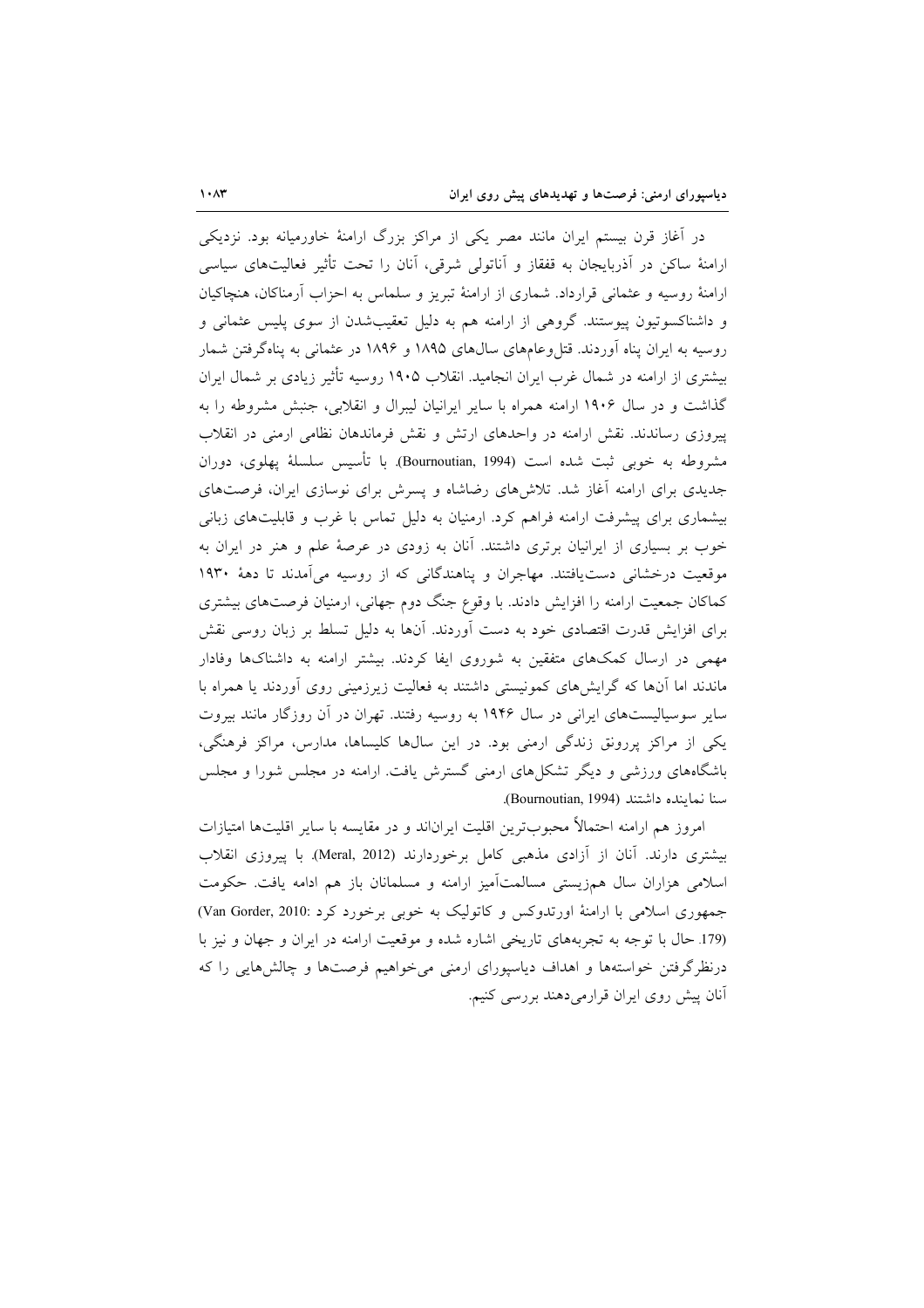# دیاسپورای ارمنی و فرصتهای پیش روی ایران الف) شکلگیری تصویر مثبت از ایران در سطح بینالملل

ارامنه به جهت دسترسی ها و برخورداری از ظرفیتهای تریبونی می توانند در انعکاس تصویری مناسب از ایران در عرصهٔ جهانی تأثیر مثبتی داشته باشند. در شورای جهانی کلیساها در بوسان کرهٔ جنوبی در سال ۲۰۱۳، نمایندهٔ شورای خلیفهگری ارامنهٔ تهران گزارش مثبتی از عملکرد جمهوری اسلامی ایران در قبال ادیان الهی داد. در این گردهمایی به پیشنهاد اسقف اعظم ارامنهٔ ایران، سبوه سرکیسیان، به کشورهای غربی و آمریکا توصیه شد به تحریمها و محاصرهٔ اقتصادی علیه جمهوری اسلامی ایران پایان دهند، زیرا تحریمها مراتب رنجش و محرومیت مردم شریف و صلحدوست ایران عزیز را موجب می شود (روزنامهٔ آلیک، ۱۳۹۲/۸/۲۰). میتوان گفت ایران یکی از ایدهآل ترین جوامع ارمنی را در خود جای داده است و بر اساس سنتهای تاریخی این گروه قومی تا اندازهٔ زیادی توانستهاند هویت و خودمختاری فرهنگی خود را در ایران حفظ کنند. تبلیغ این واقعیت و شناساندن آن به افکار عمومی جهان اهمیت زیادی دارد. پراکنش جغرافیایی ارامنه به گونهای است که به بهبود وجههٔ ایران از طریق ارائهٔ تصویری از موقعیت اقلیت ارمنی در کشورمان کمک می کند.

# ب) بهرهبرداری از توان لابیگری ارامنه در ایالات متحده و اروپا

ارامنهٔ اَمریکا نهتنها مشارکت فعالی در حیات سیاسی داخلـی کـشور میزبـان دارنــد (انتخابــات ریاست جمهوری و کنگره)، بلکه بر سیاست خارجی آمریکا در قبال ارمنـستان و همـسایگانش نیز نفوذ زیادی اعمال میکنند. لابی ارمنیـان آمریکــا در تأثیرگــذاری بــر چگــونگی تخــصیص کمکهای خارجی دولت آمریکا عملکرد بسیار موفقی داشته است که در نتیجهٔ آن ارمنـستان از نیمهٔ دههٔ ۱۹۹۰ تا سال ۲۰۰۵ دومین دریافتکنندهٔ بزرگ کمک سـرانهٔ دولـت آمریکــا بــود. در طول جنگ قرمباغ، دیاسپورای ارمنی، بازیگری بود که در فرایند مذاکرات، اهمیت منـابع نفتـی جمهوری آذربایجان را خشی می کرد. به دلیل تلاش سـازمانهـای ارامنـهٔ آمریکـا، کمـکهـای آمریکا به جمهوری آذربایجان از سال ۱۹۹۲ تا ۲۰۰۲ قطع شد (15 & 9 :008 (Gyulumyan, 2008).

نمونهٔ دیگر موفقیت دیاسپورا تصویب لایحهٔ اَموزشی قتـل عـام ارامنـه در مجلـس ایـالتی کالیفرنیاست. در می ۲۰۱۴، کمیتهٔ ملی ارامنهٔ غرب آمریکا اعلام کرد کمیتـهٔ تخـصیص بودجـهٔ مجلس ایالتی کالیفرنیا به اتفاق آرا، لایحهٔ ۱۹۱۵ را مبنی بر افزودن موضوع قتل عــام ارامنــه در فهرست عناوین تحقیقاتی در رشتههای مربوط به علوم اجتماعی مقاطع هفت تا دوازده مدارس تصويب كرد (هفتهنامهٔ تاريخ شفاهي، ١٣٩٣/٢/٢٥). گفته مي شود لابي ارامنهٔ در كنگـرهٔ آمريكــا بــه نفــع روسیه نیز موضع گیری میکند؛ یعنی، روسها بر آن اعمـال نفـوذ مـیکننـد ( Turkish Weekly,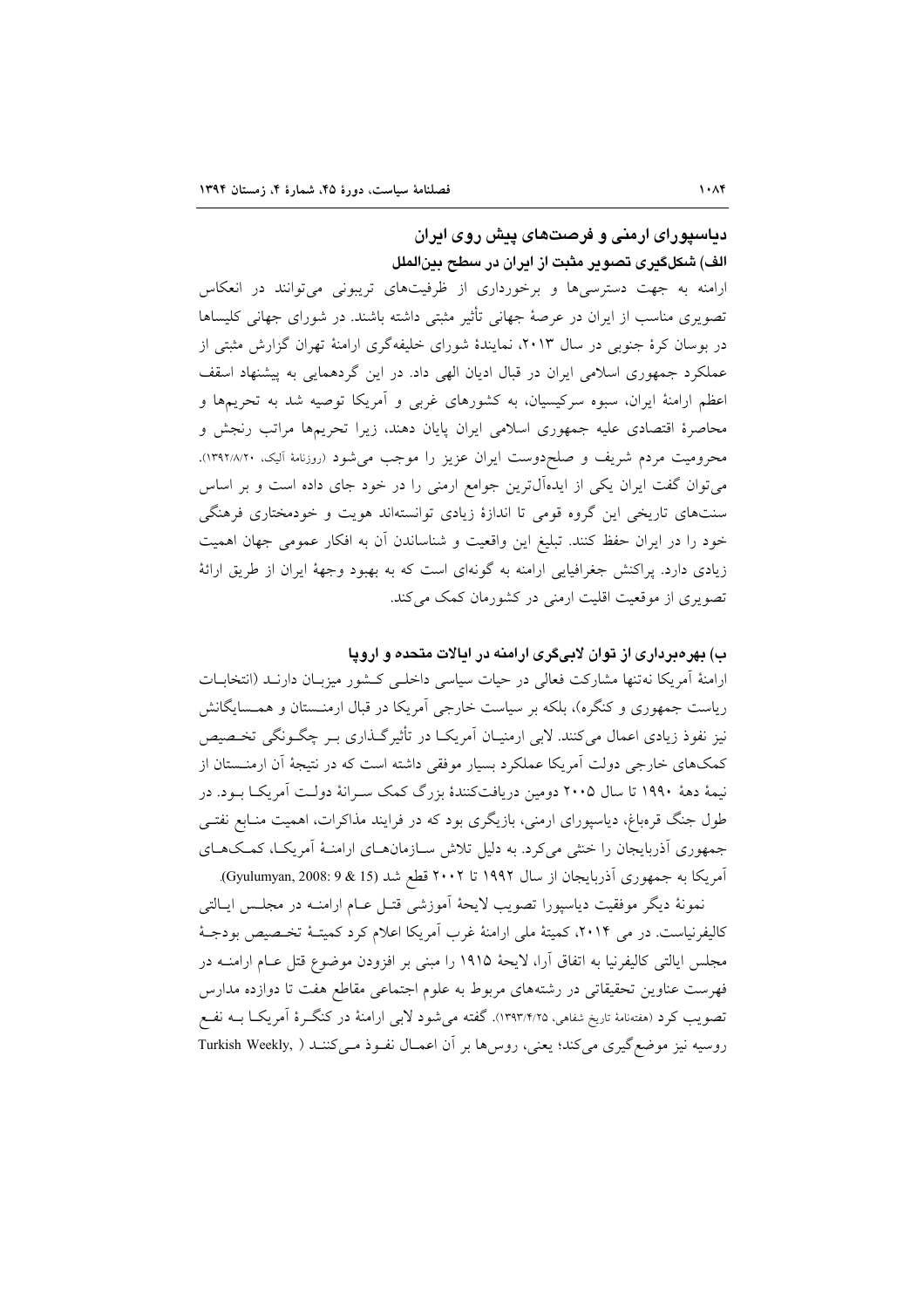10/17/2007). در نتيجـهٔ نفـوذ لابـي ارمنـي، تـاكنون دوازده كـشور از اعـضاى اتحاديـهٔ ارويـا، نسل کشی ارامنه را در پارلمان خود شناسایی کردهاند.. پذیرش نسل کشی از سوی ترکیــه هنــوز به شرط عضویت این کشور تبدیل نشده است، اما کشورهایی نظیر فرانسه مایل اند چنین شـود (Ralchev, 2010: 9). مقامات جمهوري أذربايجان مدعى اند يارلمان ارويا تحت تأثير لابي ارامنــه به انتقاد از باکو می پردازد و بـه تـنش میـان ارمنـستان و آذربایجـان دامـن مـی زنـد (Asbarez (14/9/2012. لابی ارامنه با چنین ظرفیت و نفوذی در اروپا و ایالات متحده در بسیاری موارد به تخفیف فشارها علیه کشورمان کمک میکند. ارامنهٔ ایران می توانند پل ارتباطی خوبی با جامعـهٔ بزرگتر دیاسیورا در سراسر جهان باشـند و آنــان را بــه حمایــت از جمهــوری اســلامی ایــران ترغيب كنند.

# ج) خنثیکردن تبلیغات منفی در مورد وضعیت حقوق بشر در ایران

مجلس ایران دو عضو ارمنی دارد. یکی ارامنهٔ تهران و شمال کشور و دیگری ارامنهٔ اصفهان و جنوب کشور را نمایندگی میکند. این سنت به نوعی از هنگام شکل گیری مجلس در ایران پس از انقلاب مشروطه وجود داشته است (دوهفتهنامهٔ مویس، ۱۳۹۲/۱۱/۵). زبان ارمنی هنوز در مدارس تدریس می شود. پس از انقلاب اسلامی دولت اجازه داد ارامنه تمام کسبوکارهایشان، حتى فروش نوشيدني هاي الكلي را (به شكل غيرعلني) حفظ كنند. ارمنيان پس از انقلاب به زندگی و پیشرفت ادامه دادند. وزارت آموزش و پرورش ایران کتابهای تعلیمات دینی ویژهای برای یهودیان، زرتشتیان و مسیحیان تألیف کرد. این کتابها یکتایرستی و آموزههای ادیان ابراهیمی را ترویج میکند. هدف این کتابها، انکار دیدگاههای غیرمذهبی و سکولار غربی است (Van Gorder, 2010: 179-183). بنابراین، ارامنه از اقلیتهای قومی و مذهبی ایران هستند و از حقوق سیاسی و فرهنگی خود محروم نشدهاند. این واقعیت با توجه به اینکه دعاوی حقوق بشری یکی از اهرمها برای منزویکردن و افزایش فشار بر ایران است، به خنثی کر دن تبلیغات منفی کمک می کند.

# د) تنظیم روابط یا ارمنستان

ارامنهٔ ایران از بزرگترین گروههای سرمایهگذار در ارمنـستان پـس از اسـتقلال بـودهانـد. سرمايهگذاران ايراني ارمني از لحاظ تعداد، پس از ارامنهٔ روسيه و آمريکا قـرار دارنـد. ايــن در حالی است که جمعیت ارامنهٔ کشورهایی ماننـد فرانـسه و آرژانتـین بیــشتر اســت. امــا، شــمار سرمايهگذاران آنها بسيار كمتر از ايران است (Chakhalyan, 2007: 31). به گفتهٔ مقامات ايرانسي، وجود ارامنهٔ ایران باعث شده روابط فرهنگی میان ایران و ارمنستان نیز آسان شود (فرهنگ امروز،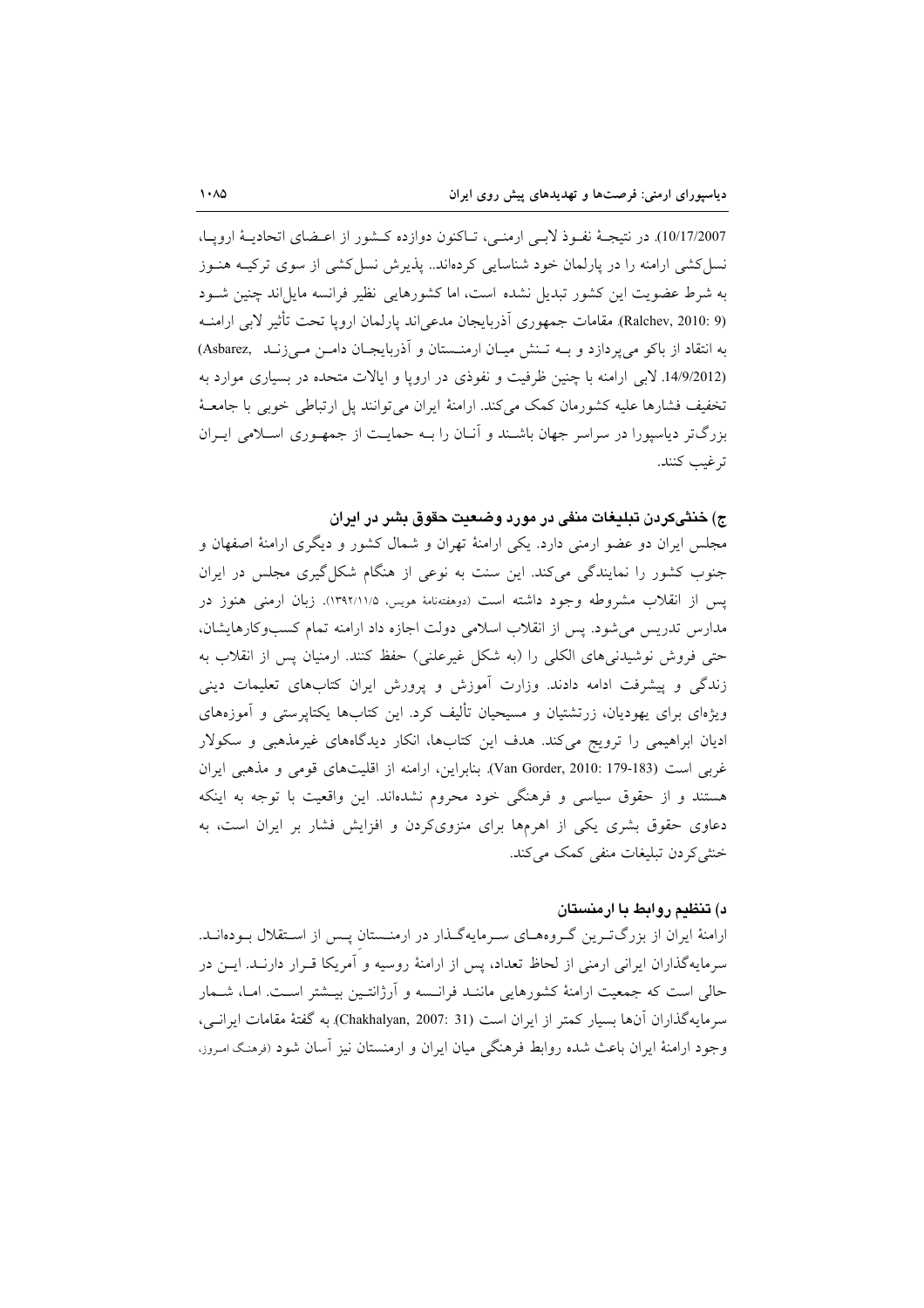۱۳۹۳/۷/۱۶). با توجه به پیچیدگی حوزهٔ قفقاز و حضور رقبایی مثل روسیه و ترکیه و نیـز تـلاش آمریکا برای کاهش نفوذ ایران در این نزدیکت بین همـسایهٔ قفقـازی خـود، بایـد بـه پتانـسیل دیاسپورا در گسترش روابط با ارمنستان توجه کرد.. ارامنهٔ ساکن ایالات متحده و اروپا بـهویــژه فرانسه به یلی میان میهن اجدادی و کشور محل تابعیتشان تبـدیل شـدهانـد و کاتـالیزور غربـی شدن ارمنستان به شمار مـىروود (The Hill, 1/14/2013). بنـابراين، ارامنــهٔ ايــران نيــز مــى تواننــد کارگزار نفوذ فرهنگی ایران در ارمنستان و تعمیق پیوندها با این کشور باشند.

#### ه) تبادل گردشگر

هر سال در روزهای نهم تا یازدهم مرداد هزاران ارمنی از کشورهای مختلف برای زیارت کلیسای تادئوس مقدس، یکی از دوازده حواری مسیح، به دشت چالدران ایران می[یند. این مراسم تا اندازهای مانند مراسم حج مسلمانان یا زیارت مسیحیان و یهودیان در بیتالمقدس است. کلیسای تادئوس مقدس یا قرهکلیسا به مدت ششصد سال مقر کلیسای مرسلی ارمنی بوده است (روزنامهٔ آلیک ، ۱۳۹۳/۵/۳۰). بنابراین، ایران مقصد جذابی برای ارامنهٔ سراسر جهان است. ایران مهم ترین کشور توریستفرست به ارمنستان نیز هست. در سال ۲۰۱۲ میلادی تنها در ایام تعطیلات نوروزی بیش از ۱۵ هزار مسافر و گردشگر ایرانی از ارمنستان دیدار کردند. (سایت تحلیلی خبری همصدا، ۱۳۹۲/۱/۱۷). تحولات اخیر در بازار ارز ارمنستان حاکی از آن است که بازار این کشور بهشدت وابسته به گردشگران ایرانی است که کاهش سفر ایرانیان سبب بیکاری صدها ارمنی شده است اما ایرانیان بهویژه نوروز ۱۹۹۳ با سفر خود، روند تنزل یول ملی ارمنستان را متوقف كردند (خبرگزارى ميراث فرهنگى، ١٣٩٣/١/١۶). بنابراين، اقتصاد ارمنستان تا اندازهٔ زیادی به گردشگران ایرانی وابسته شده است و اهرمی دیگر برای تأثیرگذاری بر روابط در دست كشورمان قرار داده است.

### و) جذب سرمايهگذاری خارجی

ایران در زمینهٔ جذب سرمایهگذاری خارجی از اغلب کشورهای همسایه بسیار عقبتر است. دیاسپورای ارمنی ساکن در اروپا، آمریکا و روسیه باید یکی از جمعیتهای هدف سیاستهایی باشد که برای بهبود محیط کسبوکار و ترغیب سرمایهگذاران خارجی به حضور در ایران اجرا می شود. بر اساس فهرست مجلهٔ *فوربز ترو*تمندترین ارامنهٔ جهان در آمریکا و روسیه زندگی می کنند. (Armenia Now, 5/3/2013) به گزارش *فوربز هیچ* یک از میلیاردرهای ارمنی جهان در ارمنستان زندگی نمی کنند (Tert.am, 5/3/2013). تخمینهای محافظه کارانه حاکی از این است که مجموع درآمد خانوارهای ارمنی کالیفرنیا، یانزده برابر کل تولید ناخالص داخلی ارمنستان است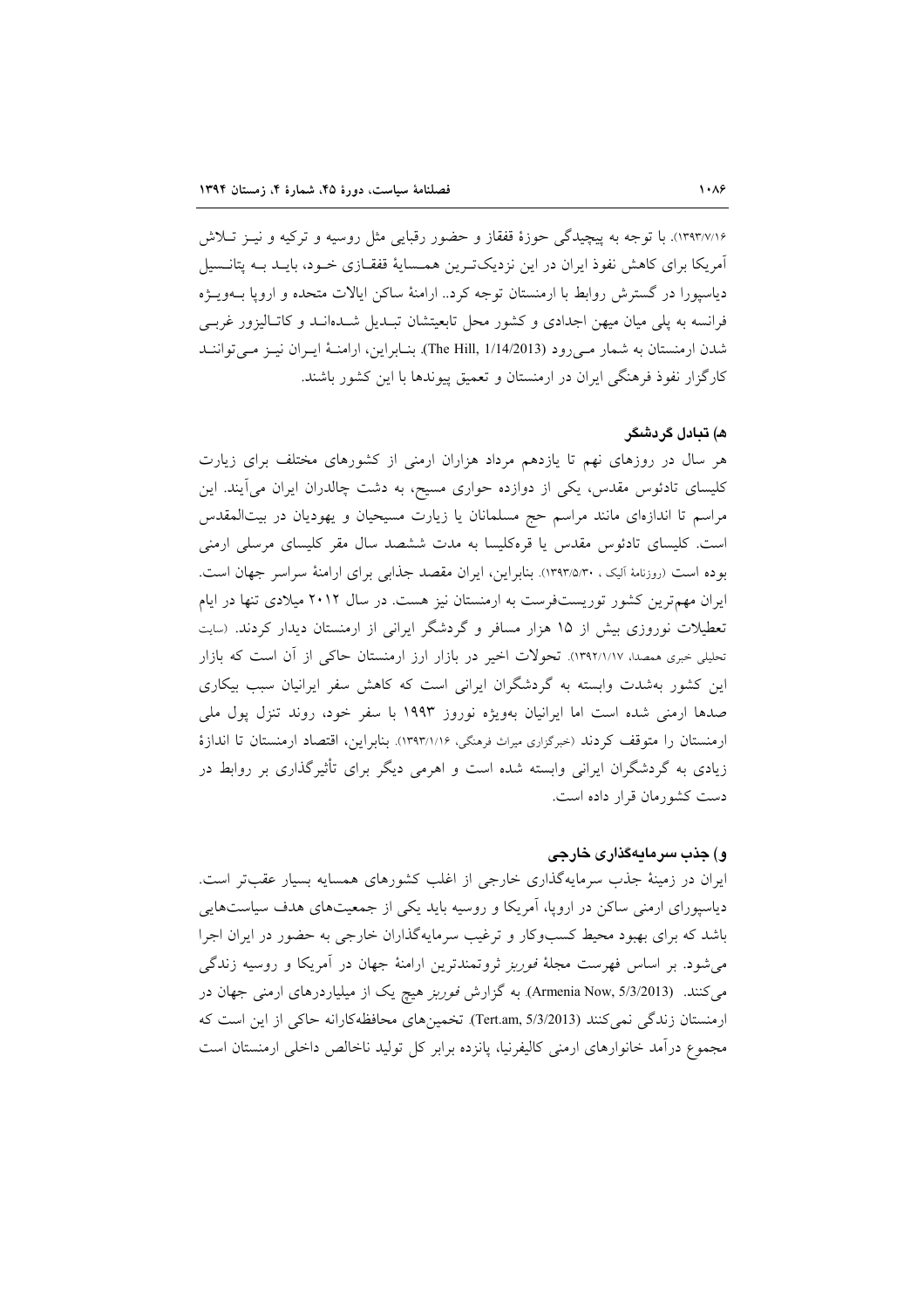(Minoian & Freinkman, 2005). منابع مالی قابل توجه دیاسپورای ارمنی در صورت تبلیغات و بسترسازی مناسب به اقتصاد کشورمان تزریق میشود.

# ز) تنظیم روابط با ترکیه و جمهوری آذربایجان

همسایگان ترکزبان ایران هرگاه منافعشان ایجاب کرده است تلاش کردهاند به نحوی به تحریک احساسات قومی در ایران مبادرت ورزند، هرچند ممکن است دولتها با صراحت این اقدامات را تأیید نکرده باشند و گروههای غیردولتی کارگزار اجرای آنها بوده باشند. با توجه به عمق دشمنی میان ترکها و ارامنه، حمایت از خواستهای ارامنه در مورد مسائلی مانند شناسایی نسل کشی و بازپس گیری اموالشان در ترکیه و نیز مسئلهٔ قرهباغ باید همواره اهرم فشاری در مقابل ترکیه و جمهوری آذربایجان باشد. تلاش برای جلب حمایت لابی ارامنه نیز زمانی مهم تر می شود که بدانیم جمهوری آذربایجان روابطش را با لابی یهودیان در کنگرهٔ آمریکا گسترش داده است. به گفتهٔ دیوید هریس، رئیس کمیتهٔ یهودیان آمریکا، جمهوری آذربایجان شریکی راهبردی برای آمریکا و غرب، و دوستی ارزشمند برای اسرائیل و مردم یهودی است. لابی یهودیان به نادیده گرفتن موارد نقض حقوق بشر در آذربایجان و خشی سازی تلاش های لابی ارمنی کمک میکند. یکی از اهداف اسرائیل از گسترش روابط با جمهوري آذربايجان محدودسازي ايران است (Eurasianet, 2/13/2015).

## ح) جلب حمايت در حوزهٔ سياست خارجي

دیاسپورای ارمنی و اعضای ایرانی آن دربارهٔ بسیاری از مسائل مهم منطقهٔ خاورمیانه با جمهوری اسلامی ایران موضع مشترکی دارند. این مشابهت مواضع حاکی از همپوشانی منافع ایران و دیاسپورای ارمنی در این موارد است. ارامنهٔ ایران از هنگام آغاز درگیریها در سوریه، جنايات مخالفان مسلح اسد را محكوم كردهاند (روزنامهٔ آليک، ١٣٩٣/٣/٢٩). در بيانيهٔ تجمع اعتراض[میز ارامنه در مقابل سفارت ترکیه در تهران به مناسبت نود و نهمین سالگرد نسل کشی ارامنهٔ عثمانی آمده است: «... مراتب اعتراض خود را نسبت به اعمال فشارها و مداخلات آمریکا و سیاستهای مخرب اسرائیل در منطقه اعلام داشته، خواهان اتحاد ملل منطقه در راستای استقلال و صلح پایدار هستیم. » (باشگاه خبرنگاران جوان، ۱۳۹۲/۲/۴). همراهی ارامنهٔ لبنان با ائتلاف هشت مارس، نمونهٔ دیگری از موضعگیری مشترک دیاسپورای ارمنی و جمهوری اسلامی است. ارامنهٔ لبنان، شش کرسی از ۱۲۸ کرسی پارلمان و یک یا دو وزارتخانه را در اختیار دارند. آبراهام ددیان از حزب داشناکسوتیون در نوامبر ۲۰۰۹ وزیر صنایع شد. اما در اعتراض به دادگاه بینالمللی بررسی پروندهٔ قتل رفیق حریری همراه با وزرای ائتلاف هشت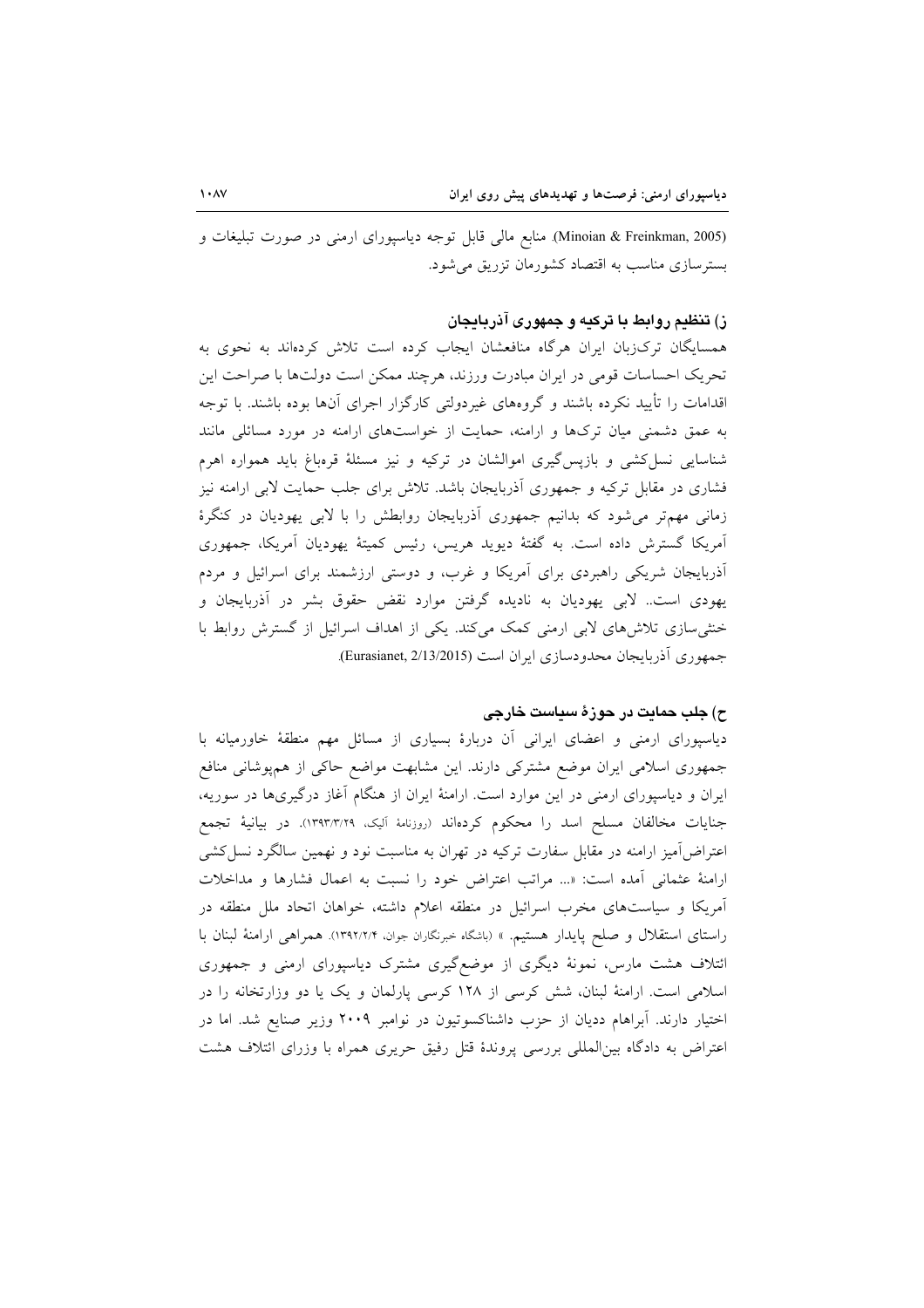مارس كه اين دادگاه را تحت نفوذ آمريكا و اسرائيل مي دانستند استعفا داد (انسانشناسي و فرهنگ،  $(1719/11/17)$ 

# دیاسپورای ارمنی و تهدیدهای پیش روی ایران

الف) دامنزدن به مطالبات قومی در ایران ایران جامعهای چند قومی است و مطالبات گروههای قومی ممکن اسـت رنـگوبـوی سیاسـی بگیرد و به امنیت ملی آسیب بزند، هرچند اقوام سـاکن در کـشورمان همـه اقــوام ایرانــی|نــد و قیاس میان ایران و کشورهای شکل گرفته در یی فرویاشی امیراتوریها یـا کــشورهای گــسترش يافته از طريق توسعهطلبي اميرياليــستي اشـتباه اسـت و نبايــد اجــازه داد دشــواريهـاي قــومي پیش روی این کشورها به ایران تسری پابد.

### ب) برانگیختهشدن حساسیت ترکیه و جمهوری آذربایجان

با وجود پیوندهای تاریخی و فرهنگی با ارمنستان و دیاسپورای ارمنی و اشتراک دیدگاه با آنـان در بسیاری از مسائل، اما ایران روابط حساس و مهمی نیز با ترکیه دارد. سیاستهبایی کـه بـه تحریک جمهوری آذربایجان بینجامد نیز بـه صـلاح نیـست و کـشورمان را از منـافع بـسیاری محروم می کند. ایران باید در روابطش با این سه کشور توازن برقرار کند. میانجیگری بین ارامنه از یکسو و ترکیه و جمهوری آذربایجان از سوی دیگر در مسئلهٔ قرهباغ و شناسایی نسل کشی و بازگشایی مرزها از گزینههای روی میز سیاست خارجی ایـران اسـت و بـر وجهــه و اعتبــار بين المللي كشورمان مي افزايد.

## ج) برانگيختەشدن حساسىت ارمنستان پيرامون مسئلهٔ قرەباغ

با آغاز بحران قرهباغ در دوران پیش از فروپاشی و تبدیل آن به جنگی تمام،یار در ادامه، با توجه به شیعه مذهب بودن بیشتر مردم جمهوری أذربایجان و ماهیت ایدئولوژیک حکومت جمهوری اسلامی، بسیاری از تحلیلگران و سیاستمداران انتظار داشتند ایران آشکارا جانب جمهوری آذربایجان را بگیرد. با وجود بی طرفی جمهوری اسلامی و محققنشدن این پیش بینی، حکومت ایران هنوز هم در مظان چنین اتهامی قراردارد و جامعهٔ ارمنی نگران نقشآفوینی عامل مذهب در تعیین موضع ایران است.

### د) خطر روپارویی با فشار جامعهٔ بزرگ دیاسپورا

در متن خواستههای ارامنه در انتخابات ۱۳۹۲ از رئیسجمهور جدیــد عــلاوه بــر نگرانــیهــا و درخواستهای مربوط به اقتـصاد، سیاسـت خــارجی، آمــوزش عــالی و جایگــاه زنــان کــه بــا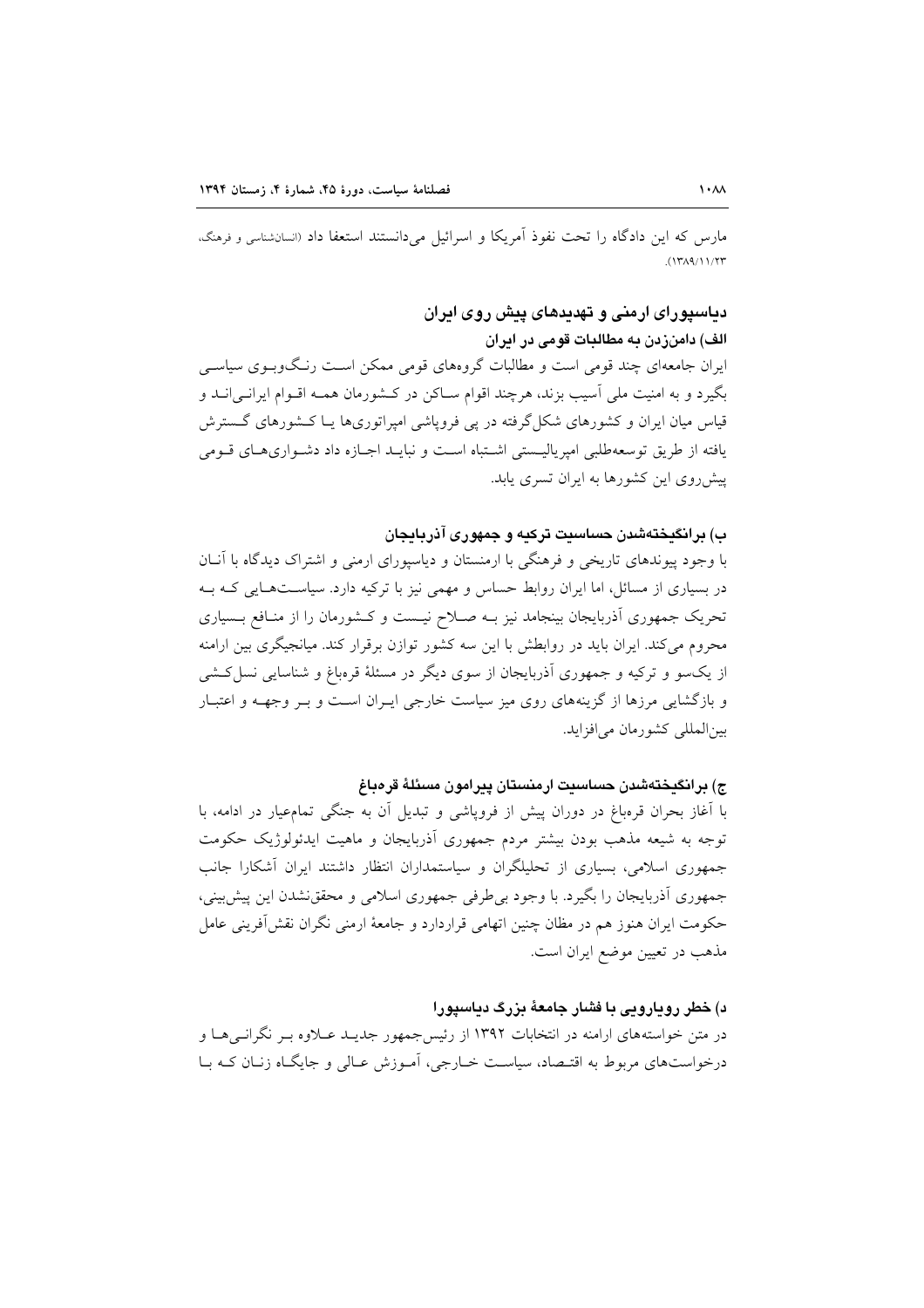خواستههای بخشهای دیگر جمعیت همپوشانی دارد، خواستههایی نیز دربارهٔ جامعـهٔ ارامنــه و جوامع اقلیت دینی مطرح شده بود: محکومیت نسل کشی، حمایت مادی و معنـوی از نهادهـای آموزشـی، فرهنگـی و ورزشـی جوامـع اقلیـت دینـی، افـزایش اشـتغال اقلیـتهـای دینـی در دستگاههای دولتی، احراز یست معاونت یا مشاور وزارتخانهها، کاهش معضلات ناشی از مـادهٔ ۸۸۱ مکرر قانون مدنی ْ و تشکیل معاونت یا نهاد مشاورهٔ ریاسـت جمهـوری، وزارتخانــههـا و استانداریها در امور اقلیتها (انسانشناسی و فرهنگ، ١٣٩٢/٣/١٨).. بازتاب بی توجهی به دغدغـههـای ارامنهٔ ایران در جامعهٔ بزرگتر دیاسپورا پیامد خوبی نخواهد داشت و فرصت اتکـای ایـران بـه توان لابی گری آنان را کاهش می دهد.

# ه) افزایش مهاجرت ارامنه از ایران

در نیمهٔ دههٔ گذشته دیاسپورای هیچ کجا به انـدازهٔ دیاسـپورای ایـران بـه ارمنـستان مهـاجرت نکردهاند. زبان فارسی، خیلی عادی در پایتخت ارمنستان بـه گـوش مـیرسـد. البتـه دپارتمـان مهاجرت و دیارتمان روابط خاورمیانه در وزارت دیاسپورا، تعداد ایرانی- ارمنیهایی را کـه در سالهای اخیر در ارمنستان مستقر شدهاند ثبت نکردهاند. با وجود این، حضور آنان در بـسیاری از وجوه جامعهٔ ارمنستان حس می شود (أبراهامیـان، ۱۳۸۹). در دهــهٔ ۱۹۸۰، حــدود دویــست هــزار ارمنی در ایران ساکن بودند. اما امروز منابع گوناگون شمار آنان را چهل هزار، هـشتاد هـزار یـا صد هزار نفر تخمین میزند. بسیاری از ارامنه در نخستین سال پس از انقلاب اسلامی، ایران را ترک کردند. موج بعدی مهاجرت در طول جنگ هشتساله اتفاق افتـاد. در سـال۵حای اخیـر، مهاجرت ارامنهٔ ایران، بهویژه به مقصد آمریکا افزایش یافته است. علت مهاجرتهای سال هــای اخیر، جستوجوی زندگی بهتر است و نه احساس تبعیض بـه دلیـل در اقلیـت قـرار داشـتن. بيشتر ارامنه، وضعيت اقتصادى ايران را عامل مهاجرت خود مىءانند و اعتقاد دارند شانس آنان برای حفظ زبان و هویتشان در ایران بیشتر اسـت تــا در آمریکــا. امــا واقعیــت ایــن اســت کــه مهاجرت به آمریکا برای اقلیتهای ایران بسیار آسان است. جامعهٔ عبری کمک بــه مهــاجر ` یــا هایاس، مهاجرت آنان را سازمان داده است. هایاس فعالیتش را به منظور کمک بـه یهودیـان در تبعیض و در خطر آغاز کرد، اما اخیراً بـه همـهٔ اقلیـتهــا بــرای تــرک ایــران کمــک مــی کنــد (Stepanian, 2010). هایاس از ایالات متحده برای این کار بودجه میگرفت. در یک دههٔ گذشته احتمالاً سالانه چهار تا پنج هزار نفر از ارامنه ایران را ترک کردهاند و اگـر مهـاجرت بــا همــین

2. Hebrew Immigrant Aid Society (HIAS)

۰۱ مادهٔ ۸۸۱ مکرر قانون مدنی: «کافر از مسلم ارث نمی برد و اگر در بین ورثهٔ متوفای کـافری مـسلم باشـد وراث کـافر ارث نمي برند، اگرچه از لحاظ طبقه و درجه مقدم بر مسلم باشند.»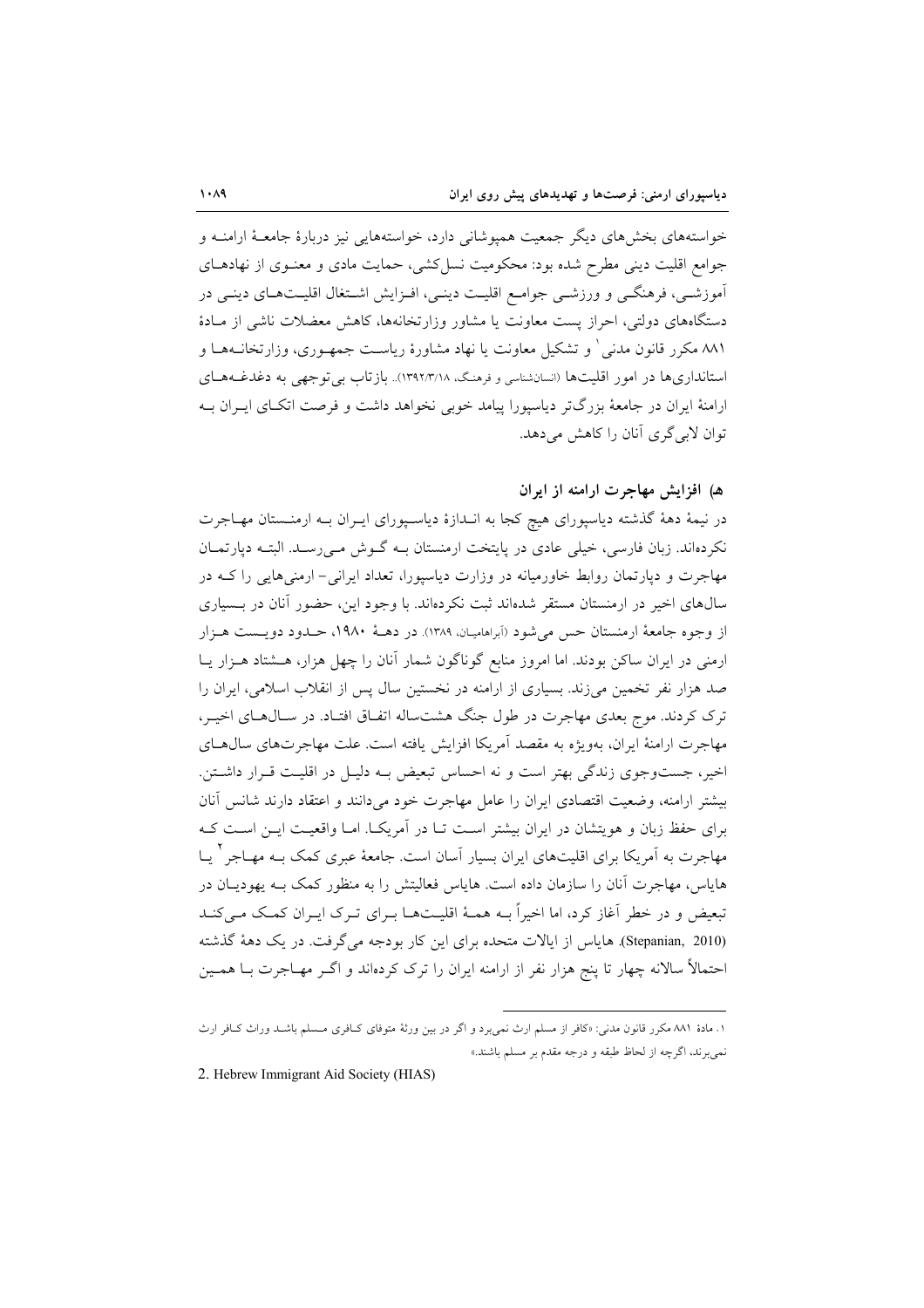شتاب ادامه پیدا کند، بعد از ده سال تنها چند هزار نفر ارمنی در ایران خواهیم داشت و یکی از اقلیتهای قومی و دینی نقش آفرین در تاریخ صد سال اخیر کشور از بین می رود. فعلاً هایــاس برنامهٔ مهاجرت اقلیتها از ایران را متوقف کرده، چون بودجهاش از سوی دولت آمریک اقطع شده است. ولي تجربهٔ دو دههٔ اخير نشان مي دهد كه مسيرهاي ديگري جـايگزين خواهــد شــد (صافاريان، ١٣٩٠).

#### نتىحە

هویت قومی ارامنه در ایران دستخوش تهدید و دگرگونی اساسی نشده است. پیـشینهٔ حـضور ارامنه در ایران بسیار طولانی تر از هنگام آغاز آزار و اذیت و سرانجام قتل عام آنــان در عثمــانی است، علاوه بـر ايـن بـسياري از ارامنـه در طـول تـاريخ هرگـز در خـارج از سـرزمين ايـران نزیستهاند. همین نکته آنان را از ارامنهٔ ساکن در اروپا و آمریکا متمایز میکند که غالباً فرزنــدان بازماندگان نسل کشی اند. با این حال، ارامنهٔ ایران نیز در گروه دیاسیورای کهن جای می گیرند و با دیاسـپورای نــوی کــشورهای ســابقاً کمونیــست تفــاوت دارنــد. بنــابراین، الگــوی رفتــاری، موضع گیریها و نوع نگاه آنان به مـیهن ارمنـی تـا انــدازهٔ زیــادی بــه ســاختارهای تــشکیلاتی قدرتمند دياسيوراي کهن در آمريکا و اروپا نزديک است.

ایران، همسایهٔ بلافصل جمهوری ارمنـستان اسـت، روابـط نزدیکـی بـا ایــن کـشور دارد، قرهکلیسا را که به اندازهٔ کعبهٔ مسلمانان برای ارامنهٔ گریگوری اهمیت دارد در خـود جـای داده است و بنابراین در میان جوامع میزبان ارامنه جایگاه منحـصر بـه فـردی دارد. ایـستار دوسـتانهٔ ارامنه نسبت به ایران را باید به این ویژگی ها افزود. گروههای مختلف دیاسیورای ارمنبی حتبی آنان که تبار ایرانی ندارند معمولاً این ایستار را شریکاند. چنین نگاه دوسـتانهای بــا توجــه بــه امکانات و ظرفیتهای گستردهٔ دیاسپورای ارمنی در سطح جهان آبشخور فرصتهایی بی شمار بر ای ایران است.

امروزه، ارامنهٔ ایران که البته شایسته است آنان را ایرانیان ارمنی بخـوانیم، بـر اسـاس سـنت قدیمی جوامع خاورمیانهای در درون اجتمـاع خـود از آزادیهـای مطلـوبی برخوردارنــد و در ساختار سیاسی ایران و البته به شیوهای متفاوت با دموکراسب هـای غربـی، نماینــدگانی دارنــد. بسیاری از دغدغهها، مشکلات و خواستههای آنها، مشابه سایر ایرانیان است و هـر دگرگـونی مثبتی در وضعیت کشور آنان را مانند همهٔ مردم ذی نفع میکند. با این حال، بهرهگیــری بهتــر از توانمندیهای ایرانیان ارمنی در جهت توسعهٔ همهجانبـهٔ کـشور، توجـه ویــژهٔ سیاسـتگذاران را می طلبد و نگرانی های این اقلیت برجسته را نمی توان به حال خود گذاشت. بسیاری از ایرانیــان ارمنی از کارآفرینان بخش خصوصی اند یا در لایههای متوسط تجارت کارنامهٔ خوبی دارنـد یـا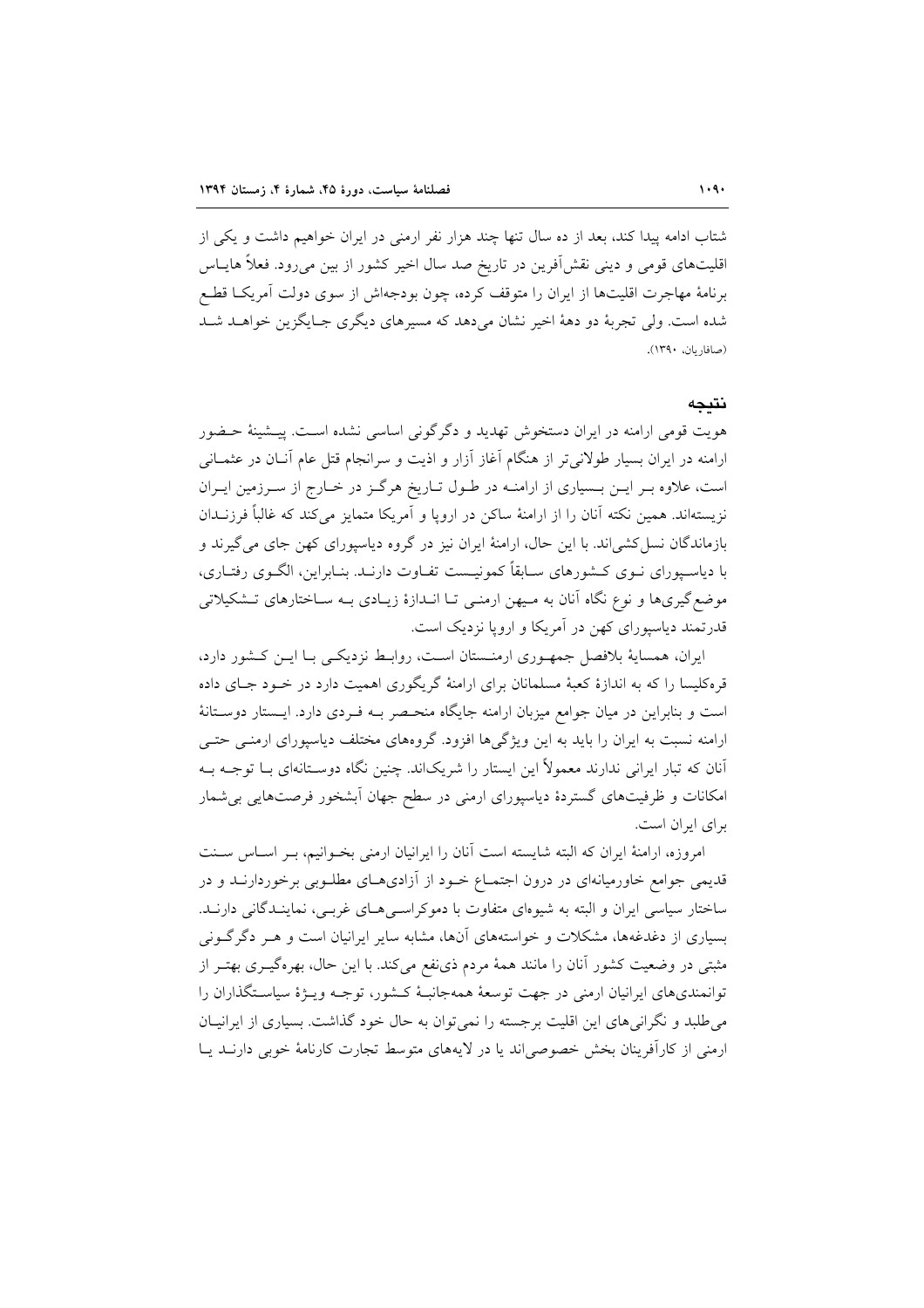به طبقهٔ تحصیل کردهٔ موفق تعلق دارند. موقعیت اقتصادی خوب ارامنهٔ ایران باعـث شــده آنــان بتوانند به سومین گروه سرمایهگذار دیاسیورا در جمهوری ارمنستان تبدیل شوند، در حـالی کـه ایرانیان در هیچ یک از جمهوریهای پیشین شوروی چنین جایگاهی ندارنـد. از سـوی دیگـر، نباید از یا ببریم که بخش بزرگی از مردم ارمنستان در سنین فعالیت اقتصادی، این کشور را بـه قصد کار در خارج (اغلب به مقصد روسیه) ترک میکنند. در سالهای اخیر، حتی چند ده هزار ارمنی برای کار به ترکیه رفتهاند. دولت ترکیه نیـز تعمــداً حــضور ایـن کــارگران غیرقــانونی را نادیده می گیرد تا اهرم فشاری در دست داشته باشد. ایران به دلیل روابط دوستانه بـا ارمنـستان، سابقهٔ طولانی همزیستی مسلمانان و ارامنه و شرایط خوب ایرانیان ارمنی که به آن اشـاره شـد، قطعاً مقصد مطلوبتری برای ارامنهٔ جویای کار اعـم از نیــروی کــار ســاده و مــاهر اســت. امــا شناساندن این موقعیت به آنان و تبدیل شدن به یکی از گزینههـای پـیش(وی مهـاجران ارمنـی، بدون برنامهریزی ممکن نیست. حضور مهاجران ارمنی در ایران و در نتیجه وابستگی اقتـصادی ارمنستان به ایران، بر سیاست خـارجی ارمنـستان و مواضـع سـازمانهـای دیاسـپورایی تـأثیر میگذارد، قدرت چانەزنی و مانور ایران را در این کشور و احتمالاً در کل منطقهٔ قفقاز افــزایش میدهد و بر رابطهٔ ایران با قدرتهای منطقهای و فرامنطقهای اثر میگذارد. چنانکه اشاره شد ایرانیان ارمنی و نیز سازمانهای قدرتمند دیاسپورایی بـه دلایـل مختلـف، دربـارهٔ بـسیاری از مسائل منطقهای و جهانی موضع مشترکی بـا ایـران دارنـد و بـه خـودی خـود در کنـار ایـران قرارمی گیرند. شایسته است در این شرایط ایران بار دیگر به یکی از مراکز پررونق زندگی ارامنه در جهان تبدیل شود و علاوه بر تلاش بـرای کـاهش مهـاجرت ارامنــه، مقـصد جــذابی بـرای زندگی، تحصیل، سرمایه گذاری و گردشگری ارامنـهٔ سـاکن در کـشورهای دیگـر نیـز باشـد. میتوان به جرأت گفت چنین ظرفیتی با توجه به میراث فرهنگی ارزش۵منـد ارامنــه در ایــران و خاطرهٔ جمعی مثبت آنان از ایـران بـه سـادگی وجـود دارد. بـا محقـقکردن ایـن ظرفیـتهـا، حساسیت سازمانهای دیاسپورای ارمنی به ایران افزایش می یابد.

قطعاً با برقراری روابط گستردهتر با دیاسپورای ارمنی در سراسر جهان و افــزایش جــذابیت ایران برای آنان، تصویر بهتری از ایران در نتیجهٔ تأثیرگذاری آنان بر افکار عمومی جهانیان پدید خواهد آمد. ایران، زادگاه بسیاری از ارامنهٔ ساکن در غرب، به ویژه آمریکاست و ارمنستان تنهـا وطن نمادين آنها بـه شـمار مـي(ود. بنـابراين ايـن گـروه مـيتواننـد كـار ويـژهٔ دياسـيورايي میانجیگری میان میهن و میزبان (ایران و غرب) و تنظیم روابط میان آنها را بر عهده بگیرند. در واقع، نفوذ گستردهٔ لابی ارامنه در آمریکا و اروپا، فرصت بی نظیری برای ایران است؛ ، با توجـه بیشتر به خواستههای ایرانیان ارمنی و تلاش برای رفع نگرانی ها و دغدغههـای آنـان مـی تـوان حمايت لابي قدرتمند ارامنهٔ اروپا و اَمريکا را بيشتر جلب کرد.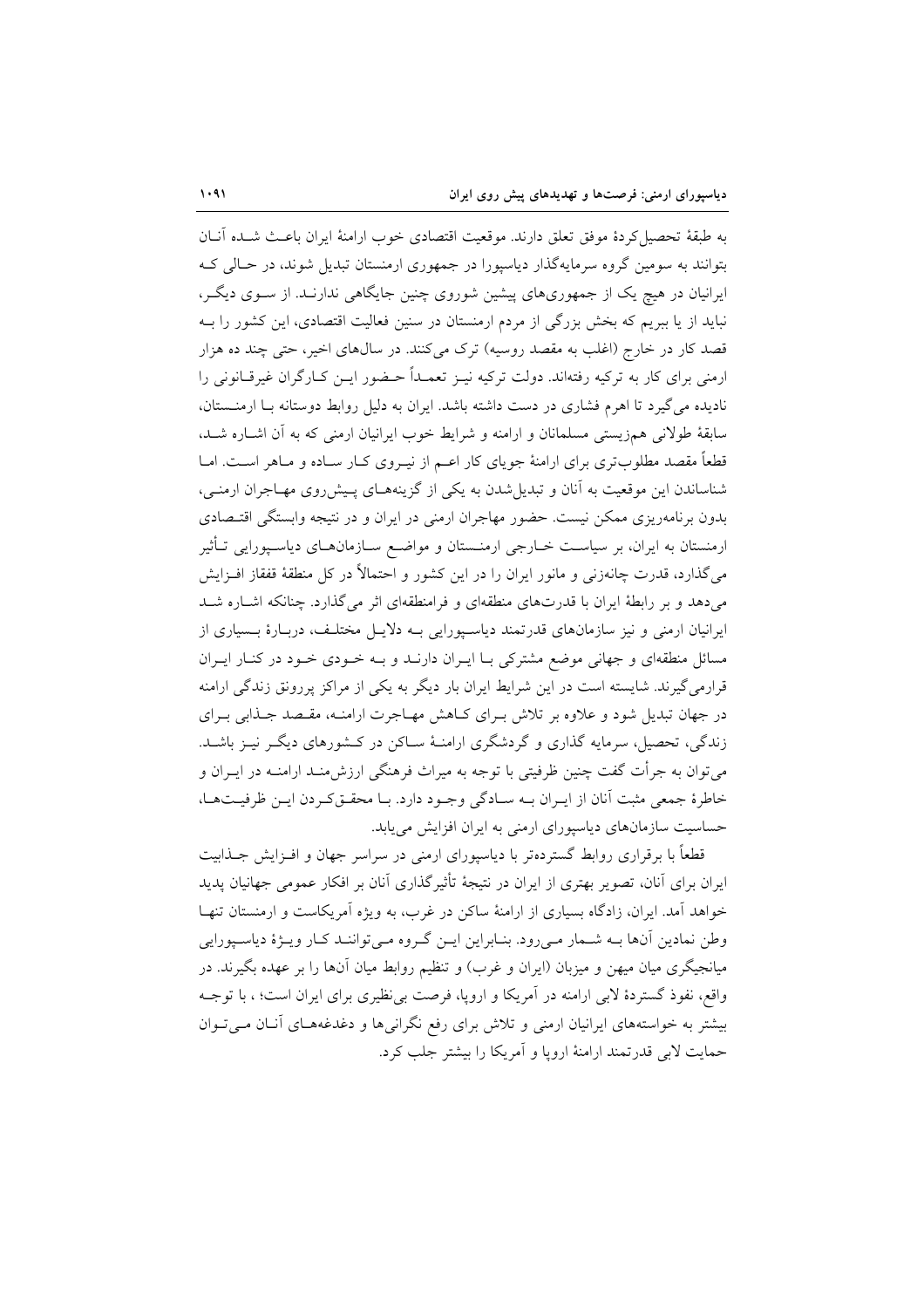دشواریهای فراوان موجود در روابط ایران و غرب و انزوای بین(لمللی ایران، توجـه ویــژه به چنین فرصتی را ضروری می سازد. حضور پررنگت ارامنـه در سـاختار سیاسـی و بنـابراین مشارکت بیشترشان در ادارهٔ کشور چنان که خواست خود آنها نیز هست به ادغام ٰ بیشتر آنــان درون جامعهٔ بزرگتر ایرانی کمک مـیکنـد و بـا کــاهش احـساس انـزوای ایــن اقلیـت، مــانع مهاجرت بیشتر ارامنه می شود که سرمایهٔ ارزندهای برای ایرانانـد. در مجمـوع مـی تـوان گفـت آنچه تاکنون به دلیل حضور دیاسپورای ارمنبی و پیونـد آنــان بــا ایــران، در سیاسـت داخلــی و خارجی نصیب کشورمان شده است فرصت بـه شــمار مــی رود. امکــان بهـروبـرداری بیــشتر از توانمندیهای این گروه و بالفعل کردن بیشتر ظرفیتهای موجود را می توان فراهم کرد. تقریباً همهٔ تهدیدهایی که از آنها یاد کردیم جنبهٔ بالقوه و احتمالی دارد، در حـالی کـه فرصـتهـای موجود در مناسبات با دیاسیورای ارمنی تاکنون نیز تا اندازهٔ زیادی ملموس بوده و تحقق یافتـه است. آنچه اهمیت دارد زمینهسازی برای بهروبرداری بیشتر و بهتر از فرصتهاست.

# منابع و مآخذ

#### الف) فارسى

- ۱. اوساتچوا، مارینا (۱۳۹۱/۴/۷)، «بزرگترین دیاسپورای ارمنی جهان: دیاسپورای روسیه و علل پراکندگی آن»، ترجمهٔ نسیم نجفی، سایت انسان شناسی و فرهنگ، http://anthropology.ir/node/14513 (تاریخ دسترسی: ١٣٩٣/٥/٢٠).
	- ۲. آبراهامیان، گایانه (۱۳۸۹)، «کوچ ارمنیان ایران به ارمنستان»، دوهفته نامهٔ هویس، شمارهٔ ۹۱، /http://oldfarsi.hooys.com/Aramaneye Iran (تاريخ دسترسى: ١٣٩٣/٥/٢٥).
		- ۳. انسان شناسی و فرهنگ (۱۲/۳/۲/۱۸)، «انتخابات، ارامنهٔ ایران و مطالبات آنها»، http://anthropology.ir/node/18767 (تاريخ دسترسي:١٣٩٣/٥/٢٩).
	- ۴. انسان شناسی و فرهنگ (۱۱/۲۳)، ۱۳۸۹/۱)، «بحران سیاسی لبنان و جایگاه ارامنه در معادلات سیاسی آن کشور»، http://anthropology.ir/node/8614 (تاريخ دسترسي: ١٣٩٣/٥/٢٠).
		- ۵. تاريخ شفاهي (١٣٩٣/٤/٢٥)، «تصويب لايحهٔ اَموزشي قتل عام ارامنه در مجلس ايالتي كاليفرنيا»، http://www.ohwm.ir/show.php?id=2295 (تاريخ دسترسي:١٣٩٣/٥/۴).
- ۶. خبرگزاری میراث فرهنگی (۱۲۹۳/۱/۱۶)، «گردشگران ایرانی فرشتهٔ نجات پول ارمنستان شدند»، (تاریخ دسترسی:  $(1444/11/7)$ 
	- .http://www.chn.ir/NSite/FullStory/News/?Id=109579&Serv=0&SGr=0
- ۷. روزنامهٔ آلیک (۱۳۹۲/۸/۲۰)، «به پیشنهاد اسقف اعظم سبوه سرکیسیان، شورای جهانی کلیساها، آمریکا . کشورهای غربی را ملزم کرد تا به تحریم ها علیه جمهوری اسلامی ایران یابان دهند.»، http://www.alikonline.ir/fa/fa/news/social/item/215 (تاريخ دسترسي: ١٣٩٣/٥/٣٠).
- ۸ روزنامهٔ آلیک (۱۳۹۳/۳/۲۹)، «تجمع اعتراض اَمیز ارامنهٔ تهران در محکومیت کشتار مردم بی دفاع سوریه»، http://www.alikonline.ir/fa/fa/news/social/item/414 (تاريخ دسترسي: ١٣٩٣/٥/١٨).
	- ۹. روزنامهٔ آلیک (۱۳۹۳/۵/۳۰)، «پیام به کنگرهٔ ارامنه در قرهکلیسا»، http://www.alikonline.ir/fa/fa/news/social/item/540 (تاريخ دسترسي: ١٣٩٣/۶/٢).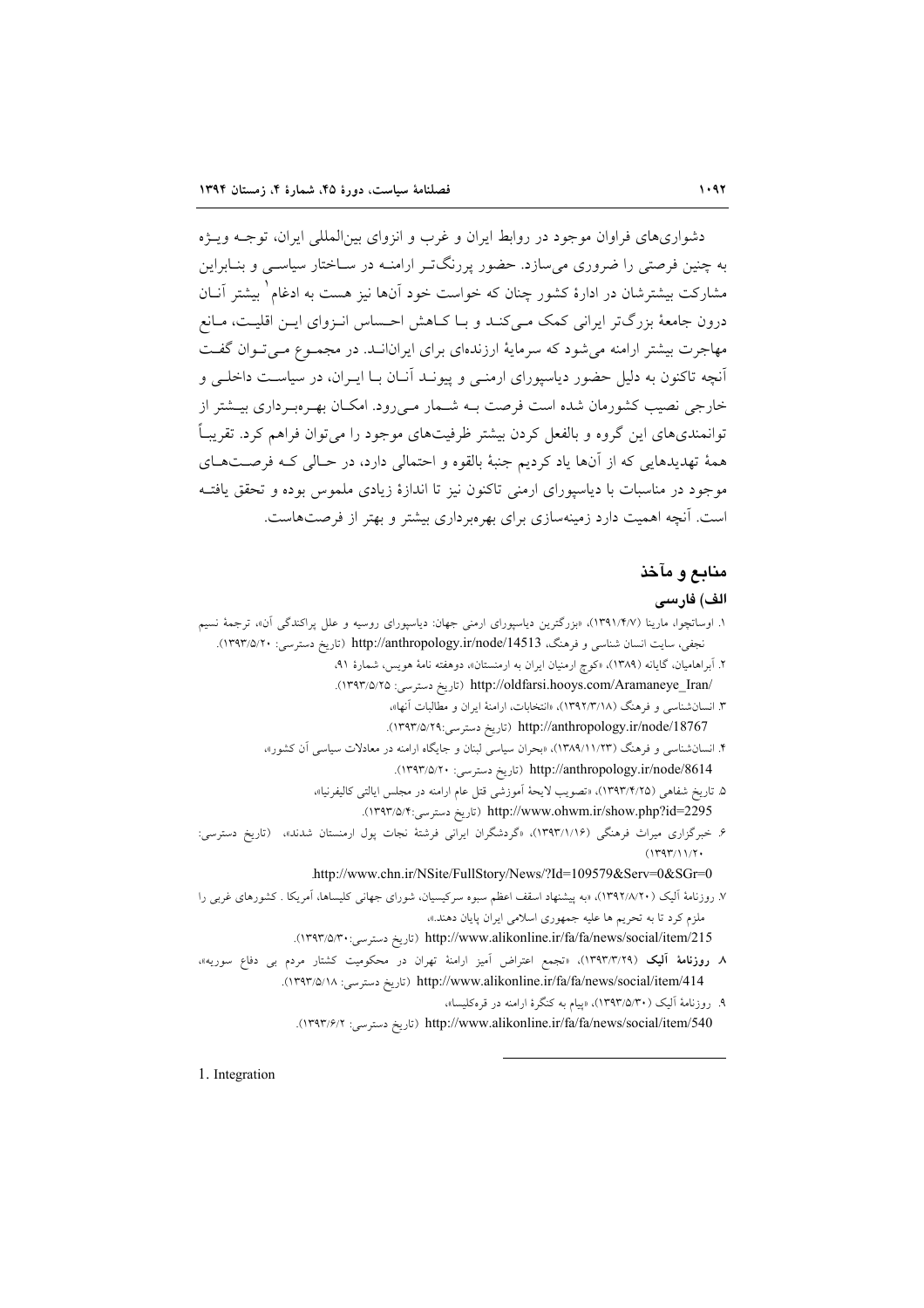- ۰۱. **سایت تحلیلی خبری همصدا** (۱/۱/۱۷)، «کاهش شدید گردشگران نوروزی ایران در ارمنستان»، < http://www.hamseda.ir/fa/pages/?cid=7102> </ref> (تاريخ دسترسي: ١٣٩٣/١١/١٥).
- ۱۱. سلیمی، حسین (۱۳۸۶)، «نگرشی سازه انگارانه به هویت مل<sub>ی</sub> در ایران»، **فصلنامهٔ مطالعات ملی**، سال هشتم، شماره ۳، صص. ٣١-٥٣.
- ۱۲. سیدامامی، کاووس (۱۳۸۷)، «هویت های قومی از کجا برمی خیزند؟: مروری بر نظریه های اصلی»، فصلنامهٔ خط اول، سال دوم، شمارهٔ ۷، صص. ۱۵–۲۳.
- ۱۳. طبیبیان، جیوان (۱۳۹۰)، «مخاطرات دموکراتیزه کردن تشکیلات دیاسپورای ارمنی»، ترجمهٔ روبرت صافاریان، **دوهفته نامهٔ** هويس، شمارة ١١۴، /http://oldfarsi.hooys.com/Aramaneye\_Iran (تاريخ دسترسي: ١٣٩٣/٢/١٥).
- ۱۴. صافاریان، روبرت (۱۳۹۱)، «ارامنه کی و چطور به ایران اَمدند؟ دورهٔ پیش از شاه عباس صفوی»، **دوهفته نامهٔ هویس**، شمارة ١٢٢، /http://oldfarsi.hooys.com/Aramaneye\_Iran (تاريخ دسترسي: ١٣٩٣/٥/٢٠).
- ۱۵. فرهنگ امروز (۱۳۹۳/۷/۱۶)، «حداد عادل: وجود ارامنه در ایران به بهبود روابط ایران و ارمنستان کمک کرده است»، </http://farhangemrooz.com/news/22964> (تاريخ دسترسي: ١٣٩٣/١١/١٥).
- ۱۶. مشیرزاده، حمیرا (۱۳۹۰)، **تحول در نظریه های روابط بین الملل**، چاپ ششم، تهران: سازمان مطالعه و تدوین کتب علوم انسانی دانشگاهها (سمت).

١٧. هويس (١٣٩٢/٢/٢)، «لابي ارامنه در آمريكا»، http://farsi.hooys.com/?p=1163 (تاريخ دسترسي: ١٣٩٣/٢/٠).

ب) خارجي

- 18. Armenia Now (5/3/2013), " Russian-Armenian beats U.S.-Armenian on latest Forbes billionaire list", http://www.armenianow.com/news/44117/armenian samvel karapetyan kirk kerkorian billionaire forbes list (accessed on: 2/19/2015).
- 19. Armenian Revolutionary Federation, "In the Diaspora", http://www.arfd.info/the-arf-d-inthe-diaspora/ (accessed on: 5/20/2014).
- 20. Asbarez (9/14/2012), "Baku Blames Armenian Lobby for EU Resolution". http://asbarez.com/105405/baku-blames-armenian-lobby-for-eu-resolution/ (accessed on:  $12/30/2014$ ).
- 21. Astourian, Stephan H. (2005), "State, Homeland and Diaspora: The Armenian and Azerbaijan Cases", pp. 80-112 in Central Asia and the Caucasus Transnationalism and Diaspora, Edited by Touraj Atabaki and Sanjyot Mehendale, London & New York: Routledge
- 22. Bournoutian, George A. (1994), "A History of the Armenian People, Vol. 2, http://www.iranchamber.com/people/articles/armenians in iran2.php (accessed) on:  $8/\overline{2}/2014$ ).
- 23. Chakhalyan, Hasmik (2007), The Role of the Armenian Diaspora in Homeland Economic Development: Challenges and Oppportunities, Thesis for the Degree of M.A.Central European University, Budapest, http://www.etd.ceu.hu
- 24. Clunan, Anne L. (2012), "Constructivism's Micro-Foundations: Aspirations. Social Identity Theory and Russia's National Interests", delivered at American Political Science Association Annual Meeting.
- 25. Eurasianet (2/13/2015), "U.S. Jewish Groups Back Azerbaijan Despite Rights Concerns", http://www.eurasianet.org/node/72071 (accessed on: 2/19/2015).<br>26. Gyulumyan, Gohar (2008), "Enhancing the Role of the Diaspora in Promoting Armenia's
- Sustainable Development Duke Center for International Development, http://www.aiprg.net/UserFiles/File/annual08/papers/Gohar Gyulumyan.pdf.
- Handbook for Armenians Abroad (2012), International Labour Organization, 27. http://www.ilo.org/dyn/migpractice/docs/58/Handbook[1].pdf
- 28. Hergnyan, Manuk & Anna Makaryan (2006), "The Role of the Diaspora in Generating Foreign Direct Investments in Armenia", Economy and Values Research Center, http://www.ev.am.
- 29. Laguerre, Michel S. (2006), Diaspora, Politics and Globalization, New York: Palgrave macmillan.